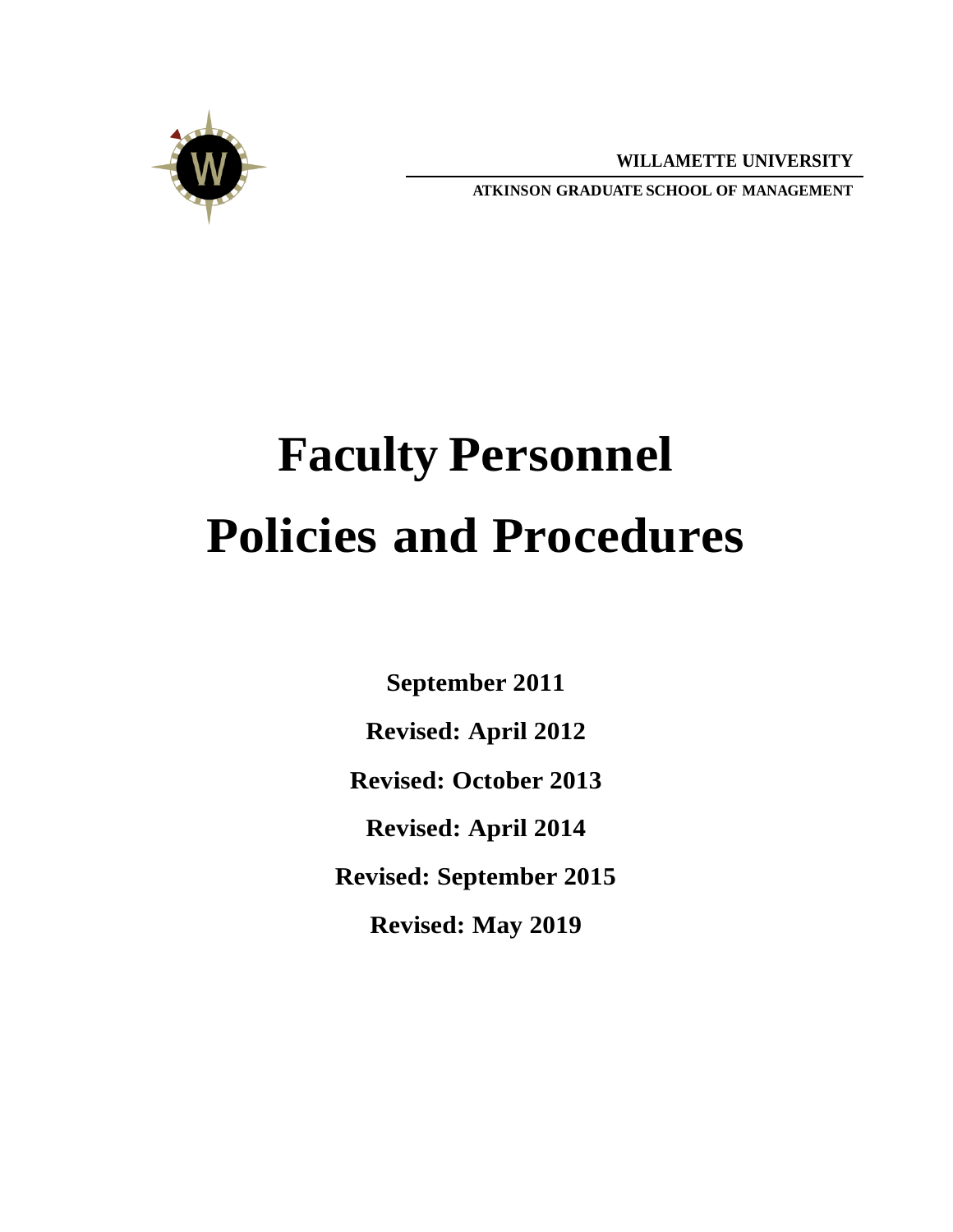## **CONTENTS**

| $\mathbf{1}$   |     | <b>Introduction</b>       |                                           |                | $\mathbf{1}$ |
|----------------|-----|---------------------------|-------------------------------------------|----------------|--------------|
|                | 1.1 |                           | University Policies and Calendar          | $\mathbf{1}$   |              |
|                | 1.2 | The Atkinson School       |                                           | $\mathbf{1}$   |              |
|                | 1.3 | <b>Mission Statement</b>  |                                           | $\mathbf{1}$   |              |
|                |     |                           |                                           |                |              |
|                | 1.4 |                           | <b>Purpose of Policies and Procedures</b> | $\mathbf{1}$   |              |
|                | 1.5 | <b>Equal Opportunity</b>  |                                           | $\overline{2}$ |              |
| $\overline{2}$ |     |                           | <b>Faculty Structure and Governance</b>   |                | $\mathbf{3}$ |
|                | 2.1 |                           | <b>Faculty Appointments</b>               | 3              |              |
|                |     | 2.1.1                     | <b>Regular Appointments</b>               | 3              |              |
|                |     | 2.1.2                     | <b>Tenured Appointments</b>               | 3              |              |
|                |     | 2.1.3                     | <b>Non-Regular Appointments</b>           | 3              |              |
|                |     | 2.1.4                     | <b>Administrative Appointments</b>        | $\overline{4}$ |              |
|                |     | 2.1.5                     | <b>Initial Faculty Appointments</b>       | 4              |              |
|                |     | 2.1.6                     | <b>Emeriti Faculty</b>                    | $\overline{4}$ |              |
|                | 2.2 | <b>Faculty Committees</b> |                                           | $\overline{4}$ |              |
|                |     | 2.2.1                     | <b>Personnel Committee</b>                | $\overline{4}$ |              |
|                |     | 2.2.2                     | <b>Curriculum Committee</b>               | 5              |              |
|                |     | 2.2.3                     | <b>Assurance of Learning Committee</b>    | $\overline{5}$ |              |
|                |     | 2.2.4                     | <b>Student Affairs Committee</b>          | 6              |              |
|                |     | 2.2.5                     | <b>Research Committee</b>                 | 6              |              |
|                |     | 2.2.6                     | <b>Information Technology Committee</b>   | $\overline{7}$ |              |
|                |     | 2.2.7                     | Other                                     | $\tau$         |              |
| $\mathbf{3}$   |     |                           | <b>Promotion and Tenure</b>               |                | 8            |
|                | 3.1 |                           | Principles for Promotion and Tenure       | 8              |              |
|                |     | 3.1.1                     | <b>Granting of Tenure</b>                 | 8              |              |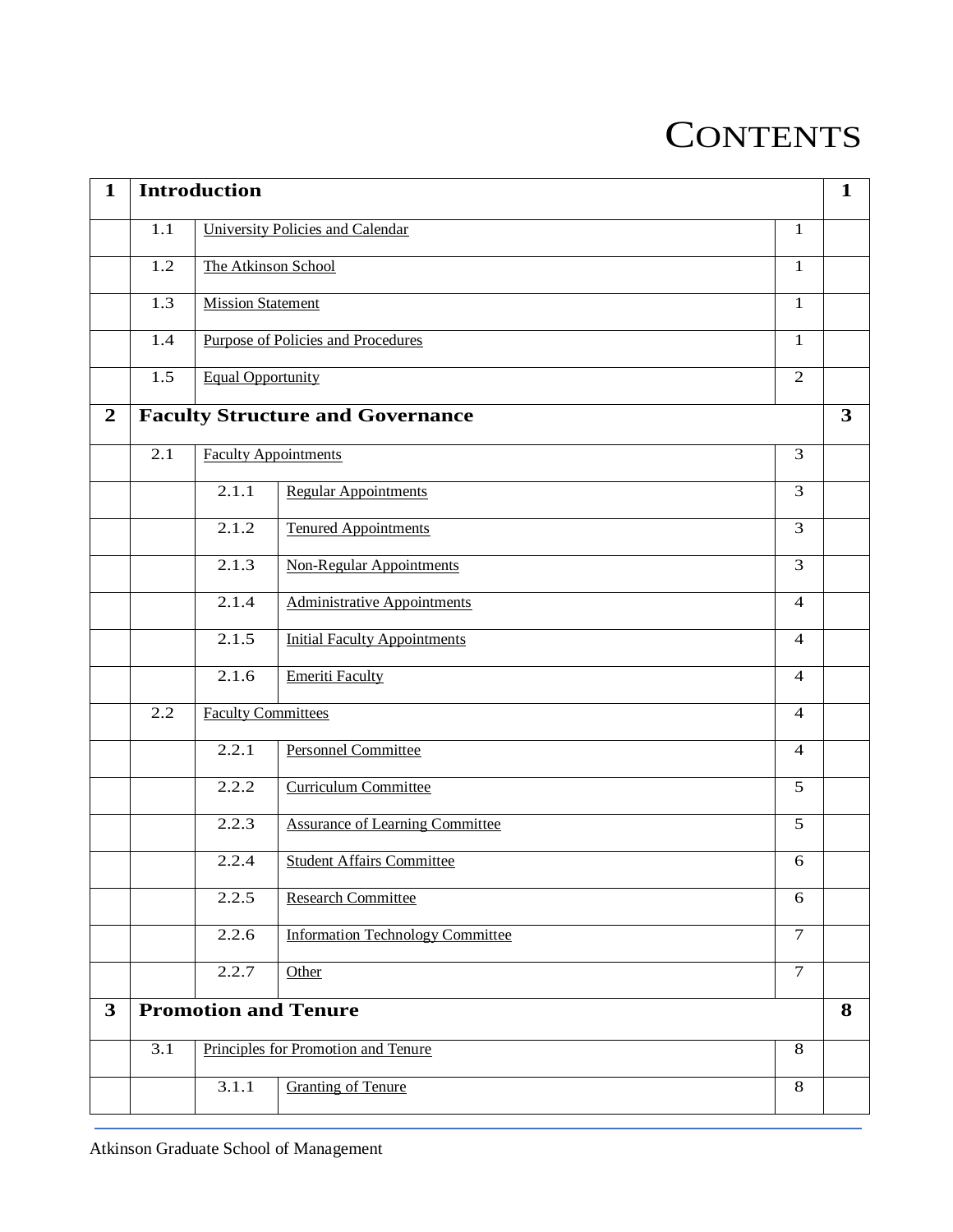|                         |     | 3.1.2                   | <b>Teaching Excellence</b>                                            | 8  |    |
|-------------------------|-----|-------------------------|-----------------------------------------------------------------------|----|----|
|                         |     | 3.1.3                   | <b>Distinction in Research</b>                                        | 9  |    |
|                         |     | 3.1.4                   | Good Academic Citizenship                                             | 10 |    |
|                         |     | 3.1.5                   | Promotion to a Full Professor                                         | 11 |    |
|                         | 3.2 |                         | Procedures for Review, Promotion, and Tenure                          | 11 |    |
|                         |     | 3.2.1                   | <b>Regular Performance Review</b>                                     | 11 |    |
|                         |     | 3.2.2                   | <b>Tenure Review</b>                                                  | 14 |    |
|                         |     | 3.2.3                   | Appeal of Recommendation Not to Grant Tenure                          | 17 |    |
|                         |     | 3.2.4                   | Review for Promotion to a Full Professor                              | 18 |    |
|                         |     | 3.2.5                   | Review for Initial Appointment with Tenure                            | 18 |    |
|                         |     | 3.2.6                   | Initial Appointment and Review of Faculty on Non-Regular Appointments | 18 |    |
|                         | 3.3 |                         | Faculty Review of the Deans                                           | 19 |    |
| $\overline{\mathbf{4}}$ |     |                         | <b>Terms of Faculty Employment</b>                                    |    | 20 |
|                         | 4.1 |                         | Maximum Period of Regular Appointment Without Tenure                  | 20 |    |
|                         | 4.2 |                         | <b>Faculty Qualifications</b>                                         | 20 |    |
|                         |     | 4.2.1                   | <b>Scholarly Academic</b>                                             | 20 |    |
|                         |     | 4.2.2                   | <b>Instructional Practitioners</b>                                    | 20 |    |
|                         |     | 4.2.3                   | <b>Practice Academics</b>                                             | 21 |    |
|                         |     | 4.2.4                   | <b>Scholarly Practitioners</b>                                        | 21 |    |
|                         | 4.3 |                         | <b>Faculty Teaching Load</b>                                          | 21 |    |
|                         | 4.4 |                         | <b>Course Evaluations and Assistance</b>                              | 22 |    |
|                         | 4.5 | <b>Sabbatical Leave</b> |                                                                       | 23 |    |
|                         | 4.6 |                         | Leave of Absence for Development Activities or Personal Reasons       | 24 |    |
|                         | 4.7 |                         | Academic Freedom and Professional Responsibility                      | 25 |    |
|                         |     | 4.7.1                   | <b>Rights and Limitations of Academic Freedom</b>                     | 25 |    |
|                         |     | 4.7.2                   | <b>Professional Responsibility</b>                                    | 26 |    |
|                         | 4.8 |                         | <b>Faculty Dispute Resolution</b>                                     | 26 |    |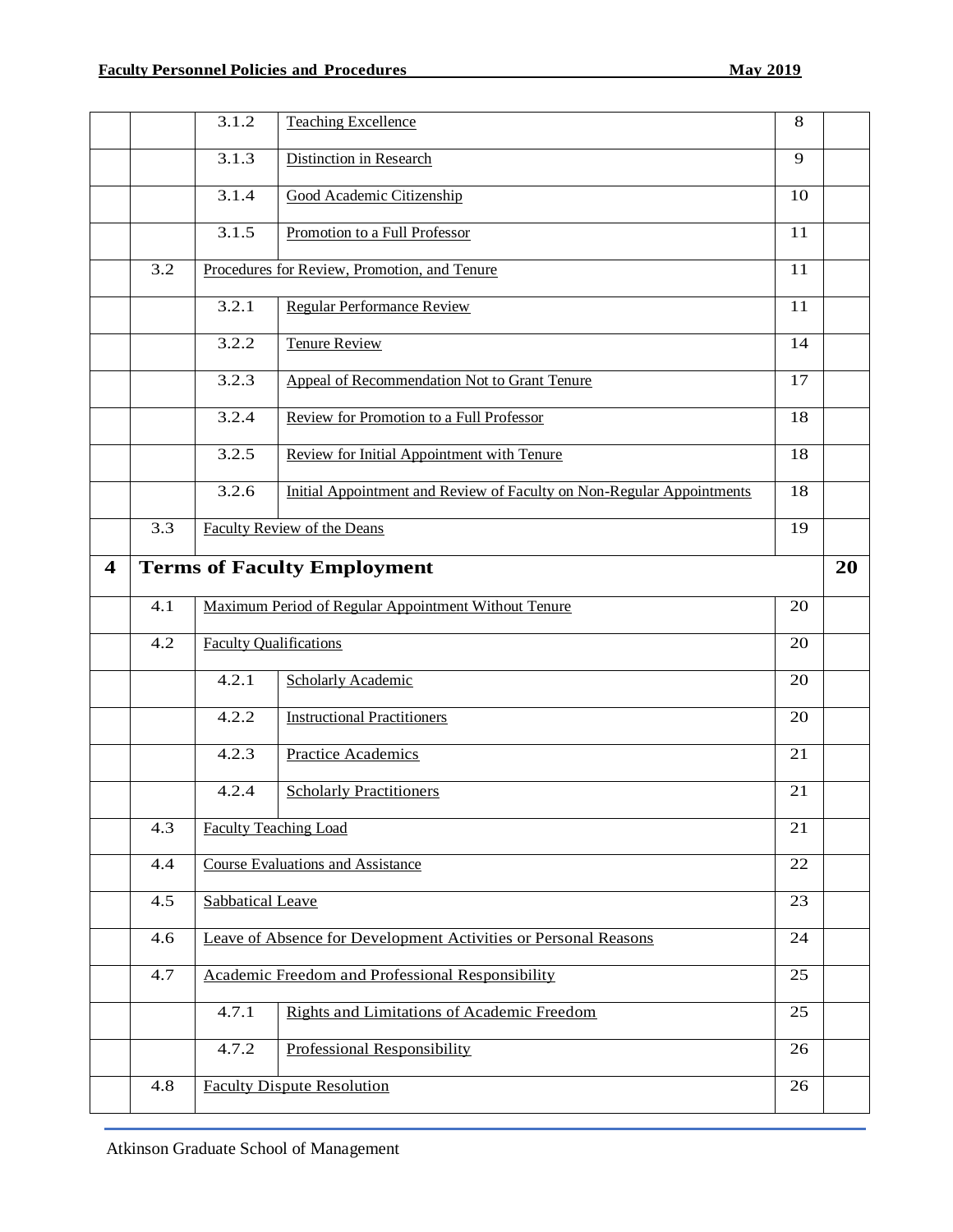|   | 4.9             |       | <b>Termination of Appointment</b>                                     | 28 |    |
|---|-----------------|-------|-----------------------------------------------------------------------|----|----|
|   |                 | 4.9.1 | <b>General Rules</b>                                                  | 28 |    |
|   |                 | 4.9.2 | <b>Reduction in Force</b>                                             | 29 |    |
| 5 | <b>Appendix</b> |       |                                                                       |    | 30 |
|   | 5.1             |       | <b>Selection of External Reviewers</b>                                | 30 |    |
|   | 5.2             |       | <b>Request for External Scholarly Reviews</b>                         | 31 |    |
|   | 5.3             |       | Request for Student and Alumn[i][ae] Reviews                          | 32 |    |
|   | 5.4             |       | Instructional Practitioner and Practice Academic Maintenance Criteria | 33 |    |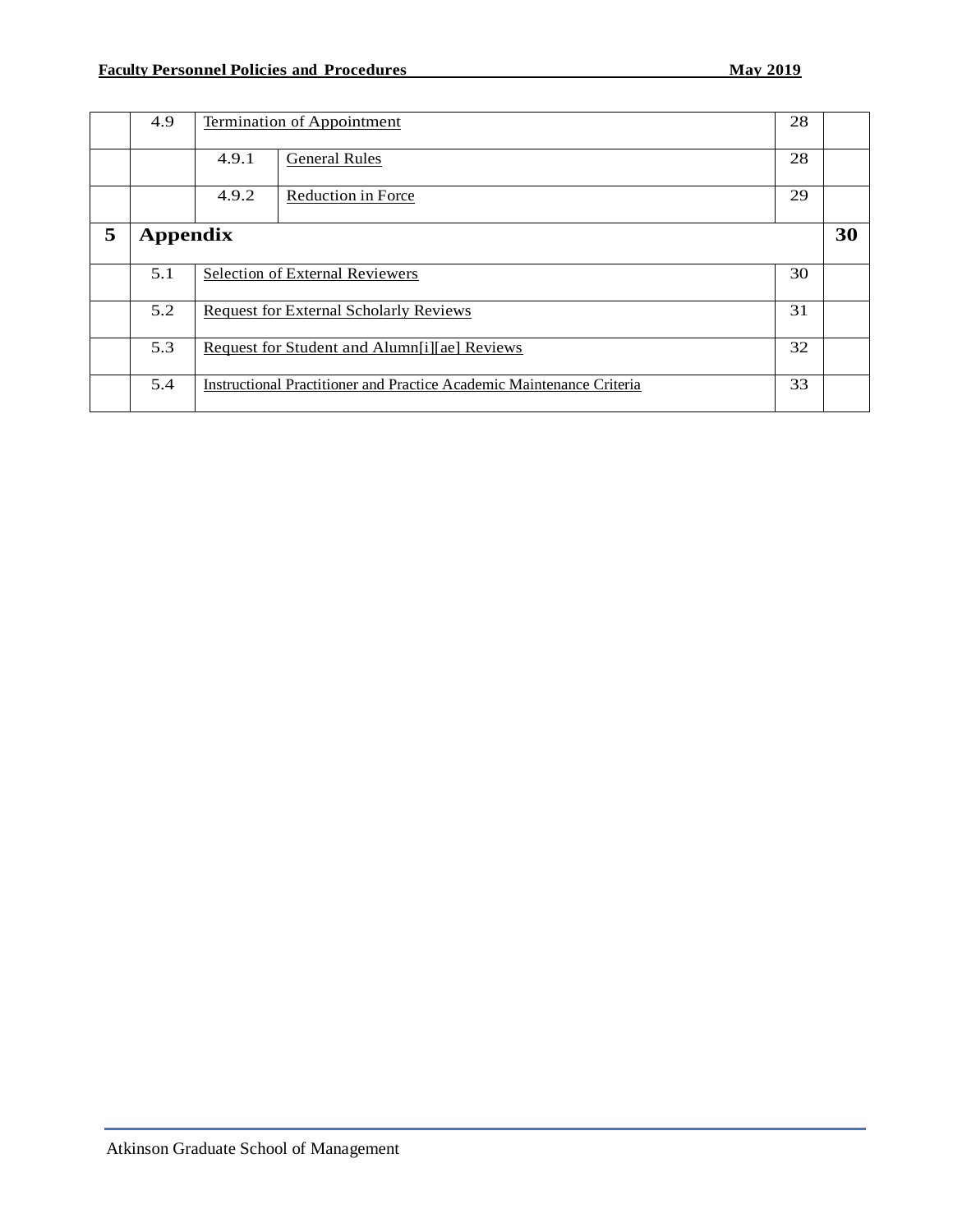## 1 <sup>I</sup>NTRODUCTION

## <span id="page-4-0"></span>**1.1 University Policies and Calendar**

Nothing contained herein shall be construed to modify, abridge, amend, or change any policy or procedure of Willamette University. Additional University policies may apply. Copies of University policies may be obtained from the Human Resources Office.

These policies and procedures contain several dates and deadlines for the performance of various tasks. All such dates and deadlines are subordinate to the University calendar, and may be changed, with reasonable notice, to allow the School to comply with the University calendar.

#### <span id="page-4-1"></span>**1.2 The Atkinson School**

The Atkinson School is a high-quality management education provider, differentiated from other programs through a highly personalized approach to teaching and career development, and greater attention to public and non-profit sectors.

The Atkinson School faculty is devoted to teaching and puts students first. We develop innovative, customized educational materials, engage students in experiential projects, support cross-sectoral orientation, cultivate coordination and integration, offer mentoring, and promote effective assessment of student achievement.

The Atkinson School faculty aims for a dynamic research environment providing useful management insights into all sectors of the economy: Public, private, and non-profit. We pursue research that enhances the classroom experience and the visibility of the School.

The Atkinson School aspires to be a self-sustaining resource that increases the visibility and reputation of Willamette University.

## <span id="page-4-2"></span>**1.3 Mission Statement**

The Atkinson Graduate School of Management is committed to providing world-class management education to U.S. and international students in all stages of their careers. We help our graduates acquire life-long learning skills and become outstanding leaders and managers in business, government, and non-profit organizations worldwide by offering an intimate learning and practice environment, an integrated, cross-sectoral approach to management education, and dedication to quality teaching, instructional development, basic and applied research, and exceptional, customized career services.

## <span id="page-4-3"></span>**1.4 Purpose of Policies and Procedures**

The primary purpose of these Policies and Procedures is to guide the faculty and the administration in attaining the mission of the Atkinson School. The Policies and Procedures aim to help attract and retain quality faculty, help create an open and supportive environment for the professional growth of its members, enrich the process of teaching and learning, enhance mutual confidence among faculty, students, administrators, and trustees, and to provide effective and fair mechanism for decisions and activities related to academic problems and issues.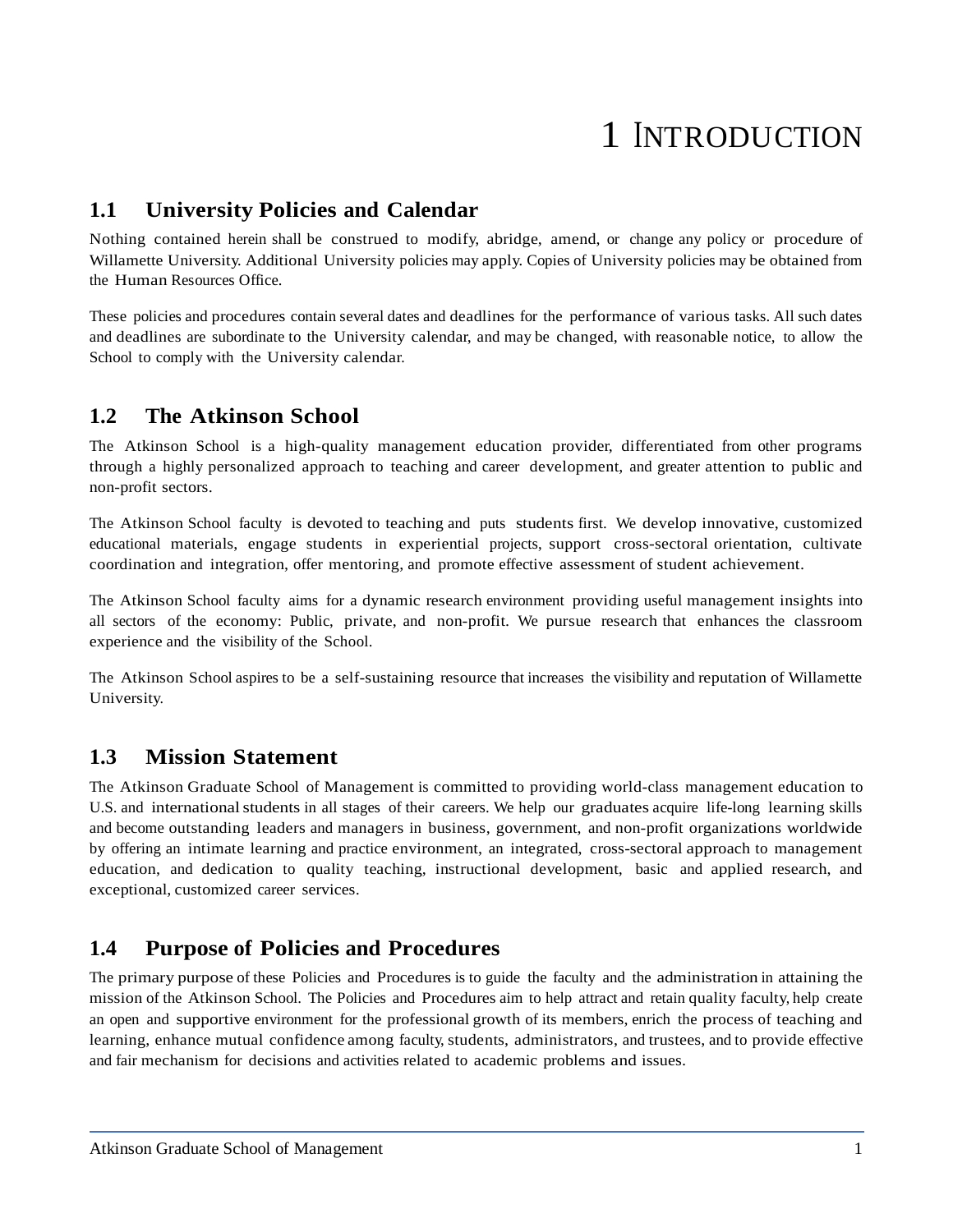## <span id="page-5-0"></span>**1.5 Equal Opportunity**

.

These Policies and Procedures shall be administered so as to ensure that no person is discriminated against on the grounds of race, color, religion, sex, national origin, marital status, veteran status, actual or perceived sexual orientation, gender identity, gender expression, or status with regard to pregnancy, disability or age and shall be administered in compliance with the University equal employment opportunity program.

Willamette is firmly committed to adhering to the letter and spirit of all federal and state equal opportunity and civil rights laws, including but not limited to Title IX of the Education Amendments of 1972, Section 504 of the Rehabilitation Act of 1973, Title VII of the Civil Rights Act of 1964, the Age Discrimination in Employment Act of 1967 (ADEA), the Age Discrimination Act of 1975, the Americans with Disabilities Act (ADA) of 1990, and their implementing regulations.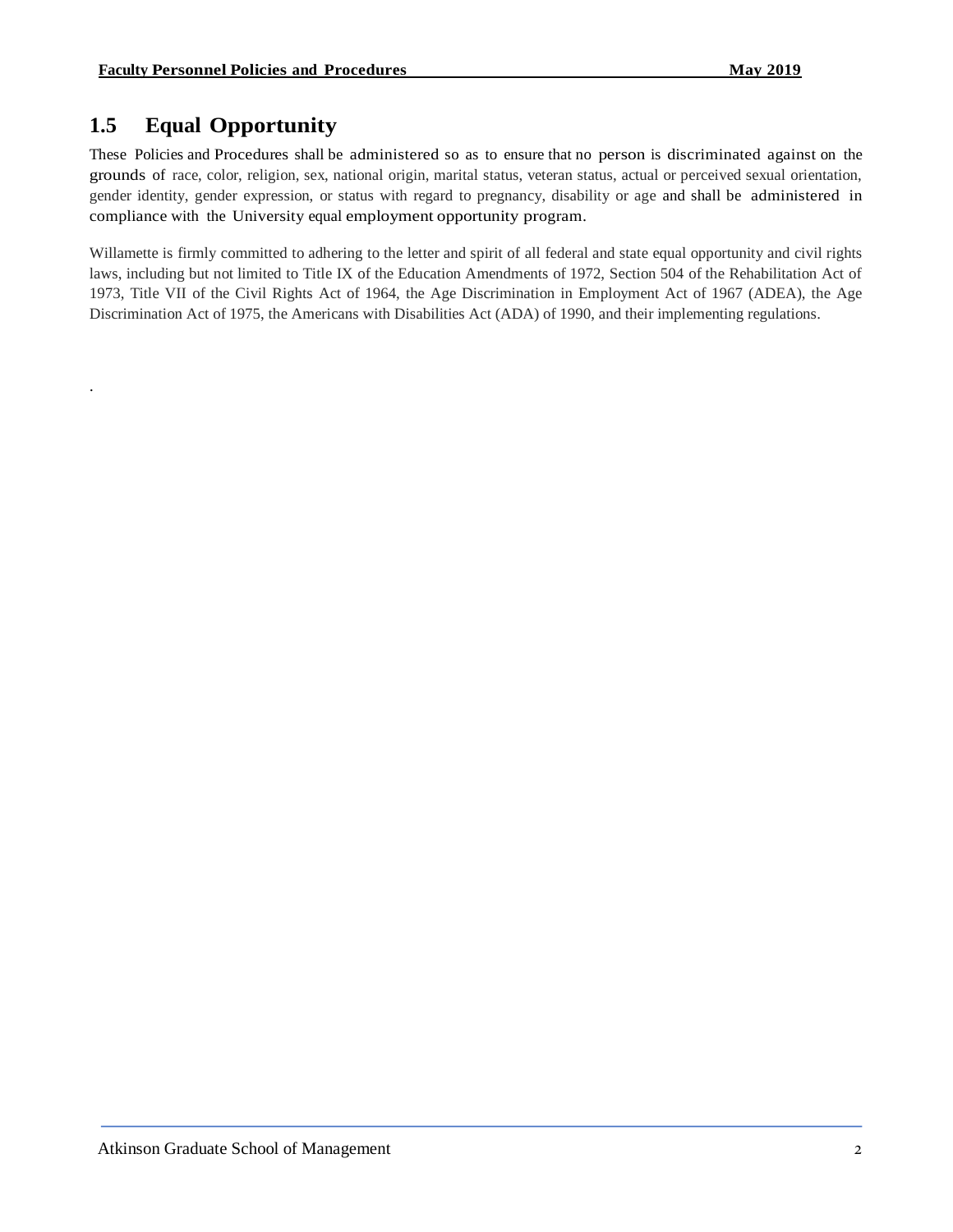## 2 FACULTY STRUCTURE AND GOVERNANCE

## <span id="page-6-0"></span>**2.1 Faculty Appointments**

#### <span id="page-6-1"></span>**2.1.1 Regular Appointments**

A regular faculty appointment is either with tenure or is tenure-track, leading to a decision regarding the granting of tenure within a specified period of time. A regular appointment may be at the academic rank of an instructor, assistant professor, associate professor, or professor. Faculty members with regular appointments are eligible to participate in supplemental benefit programs subject to conditions described in the programs.

With the acceptance of a regular faculty appointment at the Atkinson School, an individual makes a full-time commitment to the School. Every faculty member with a regular appointment is expected to arrange outside obligations and activities so as not to conflict with his or her commitment to the School and to a high level of engagement with School activities. Outside obligations and activities must not divert attention from University duties or consume so much time or creative energy that they interfere, or appear to interfere, with responsibilities to the University. Typically, outside engagements should not exceed one day per week during the faculty contract period.

Faculty members must perform their duties in a manner that will ensure no conflict, nor any appearance of conflict, between their personal interests and those of Willamette University. A conflict of interest exists when individual commitment to the University may be compromised by personal benefit. Faculty members are also expected to avoid situations or activities that could interfere with their unencumbered exercise of judgment in the best interests of Willamette University. It is inappropriate for members of the faculty to make use of University property or other resources to advance personal interests or activities during the course of their employment at Willamette University.

Simultaneous or joint faculty, administrative, or professional appointments must be expressly approved by the Dean.

## <span id="page-6-2"></span>**2.1.2 Tenured Appointments**

Tenure is the right of a faculty member to hold his or her faculty position without reduction of salary or supplemental benefits, or denial of salary increases that comply with School policy published by the Dean, and not to suffer the loss of such position, except for the reasons and in the manner provided in [Section](#page-31-0) 4.9. Tenure held by a faculty member who also holds an administrative appointment extends only to the faculty position.

All tenured appointments are regular and can be only at the rank of an associate professor or professor.

## <span id="page-6-3"></span>**2.1.3 Non-Regular Appointments**

A non-regular appointment is date-specific and terminates at the end of the period specified in the appointment. No number of renewals of a non-regular appointment creates a right to further renewals or to a decision concerning tenure.

A non-regular appointmentmay be in the capacity of management practice, executive, contributing, or visiting faculty. Each one of those capacities can be at the rank of an instructor, assistant professor, associate professor, or professor.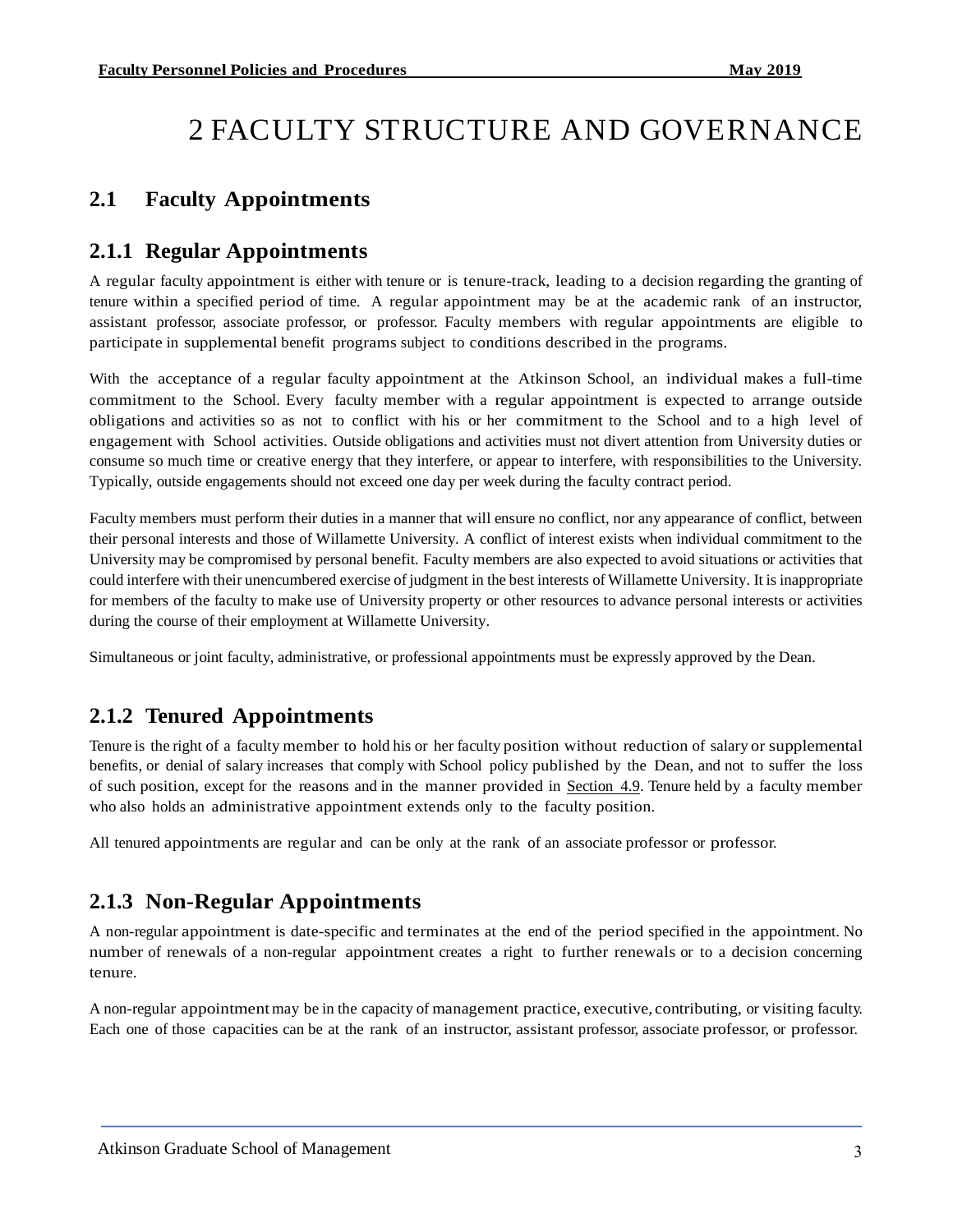## <span id="page-7-0"></span>**2.1.4 Administrative Appointments**

Academic administrators may hold regular or non-regular faculty appointments. Accepting or leaving an administrative position does not take away any rights that a person has as a faculty member.

## <span id="page-7-1"></span>**2.1.5 Initial Faculty Appointments**

Before hiring a faculty member with a regular appointment, the position is advertised in order to reach prospective applicants. Position announcements list required qualifications and ask for a curriculum vitae, evidence of teaching excellence or the capacity and promise to deliver teaching excellence, samples of research, and letters of reference. Advertising copy also notes that Willamette University is an Equal [Opportunity/](#page-5-0)Affirmative Action employer. All regular appointments at the rank of assistant professor and above require a completed Ph.D. or equivalent.

Initial regular faculty appointments may be made at any academic rank, with or without tenure. Initial appointments with tenure are made only infrequently and for compelling reasons. When a tenured appointment is contemplated, the applicant is reviewed for tenure as described in [Section](#page-21-1) 3.2.5.

Initial regular faculty appointments shall be made only on the basis of a recommendation by the majority of the regular faculty, identifying the candidate, the rank, whether the appointment is with or without tenure, and whether the initial appointment includes a special timetable for tenure review, as described in [Section](#page-17-0) 3.2.2.

## <span id="page-7-2"></span>**2.1.6 Emeriti Faculty**

A faculty member of any academic rank who, at the time of retirement from the University, has served the University in a full-time position for 15 years or more, will receive upon retirement, subject to his or her consent, the title of professor emeritus. Years of service include time on sabbatical leave but exclude time on other leave.

## <span id="page-7-3"></span>**2.2 Faculty Committees**

## <span id="page-7-4"></span>**2.2.1 Personnel Committee**

The mission of the Personnel Committee is to encourage and support continuous improvement in faculty quality and performance. The Committee:

- 1. Conducts regular performance reviews of all faculty and tenure reviews of untenured faculty.
- 2. Creates, reviews, and recommends to the faculty and the Dean policies and procedures for faculty development.
- 3. Helps implement, and advises the Dean on the implementation of faculty personnel policies and procedures.
- 4. Makes recommendations to the faculty for revising and improving faculty personnel policies and procedures.
- 5. Confirms academic or professional qualifications of faculty on an annual basis.
- 6. Reviews and recommends to the Dean action on applications for a sabbatical leave, as described in [Section](#page-26-0) [4.5.](#page-26-0)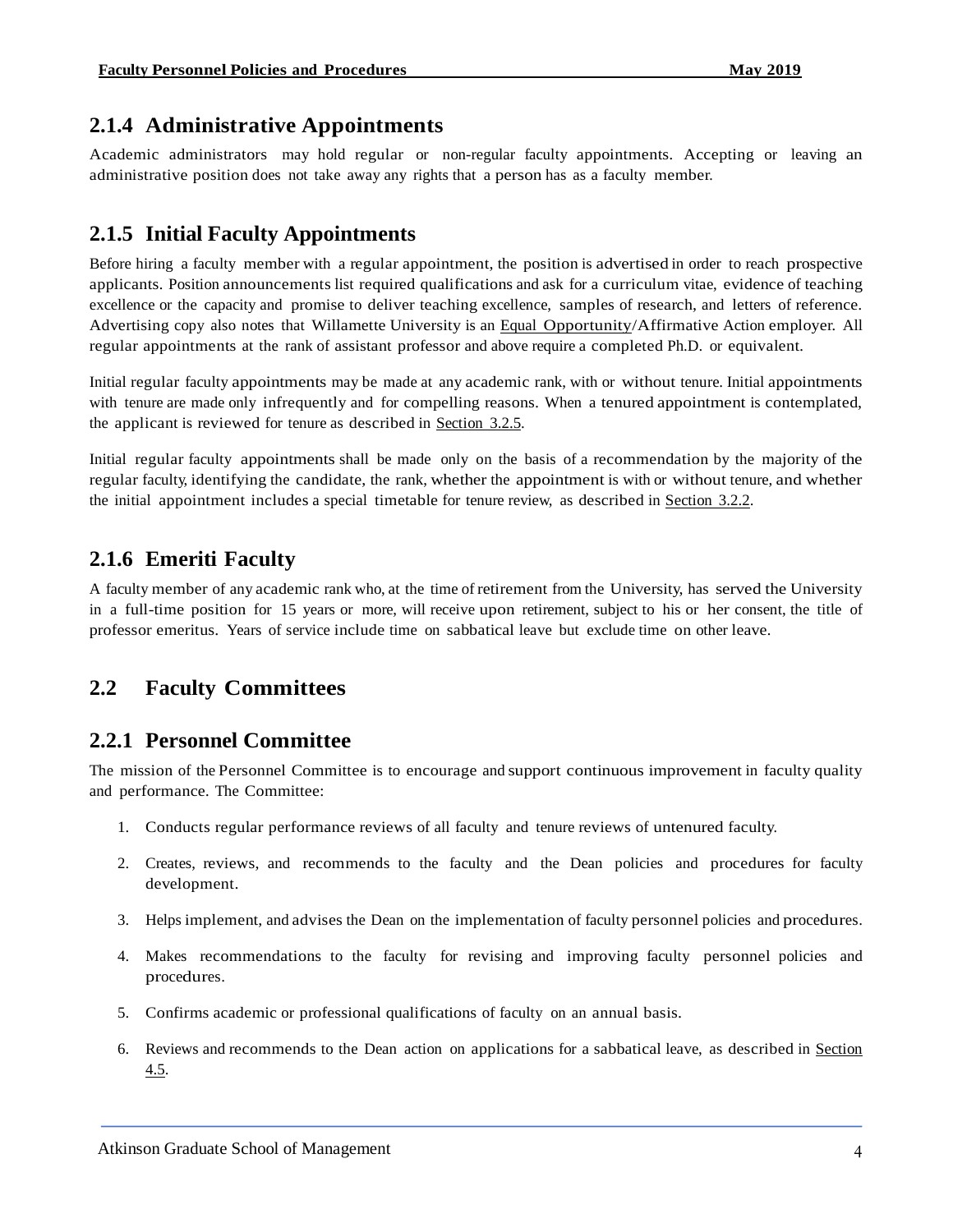- 7. Recommends to the Dean action on reports of accomplished development activities of faculty who return from a sabbatical leave, as described in [Section](#page-26-0) 4.5.
- 8. Assists the Dean with the assignment of faculty mentors to faculty who are being mentored.

The Personnel Committee is composed of academically qualified tenured full-time faculty members appointed by the Dean at the beginning of each academic year. The chair is appointed by the Dean.

## <span id="page-8-0"></span>**2.2.2 Curriculum Committee**

The mission of the Curriculum Committee is to encourage and support continuous improvementin the curricula of the School's programs of instruction. The Committee:

- 1. Reviews programs of instruction for adequacy of coverage, currency, coherence, and consistency with the mission of the School.
- 2. Creates, reviews, and recommends plans for improvement of content and delivery of the programs of instruction.
- 3. Reviews and recommends to the faculty proposals to add and delete courses or to alter degree requirements.
- 4. Reviews and recommends to the faculty proposals for significant changes in course content and any changes in course name.
- 5. Solicits ideas from stakeholders and keeps track of leading pedagogical innovations for faculty use.
- 6. Works with the Assurance of Learning [Committee](#page-8-1) to close the loop on assurance of learning activities.

The Curriculum Committee is composed of faculty members, a student in the EC/CC program, and a student in the MBA-P program, appointed by the Dean at the beginning of each academic year. One faculty member of the Curriculum Committee will also be a member of the Assurance of Learning [Committee.](#page-8-1) The chair is appointed by the Dean.

## <span id="page-8-1"></span>**2.2.3 Assurance of Learning Committee**

The mission of the Assurance of Learning Committee is to develop key learning outcomes for the core curriculum of each of the school's programs, assure that students are achieving these learning outcomes as measured through direct learning assessment activities, and to close the loop with the faculty as a whole in order to achieve continuous improvement of the delivery of the core curriculum. The Committee:

- 1. Designs and implements, with the participation of the faculty as a whole, annual assurance of learning activities for each core program.
- 2. Analyzes the assurance of learning data after each activity and reviews it with the faculty for continuous improvement.
- 3. Works with the faculty and the [Curriculum](#page-8-0) Committee to close the loop on assurance of learning activities.
- 4. Summarizes the assurance of learning activities and data for the annual AACSB report.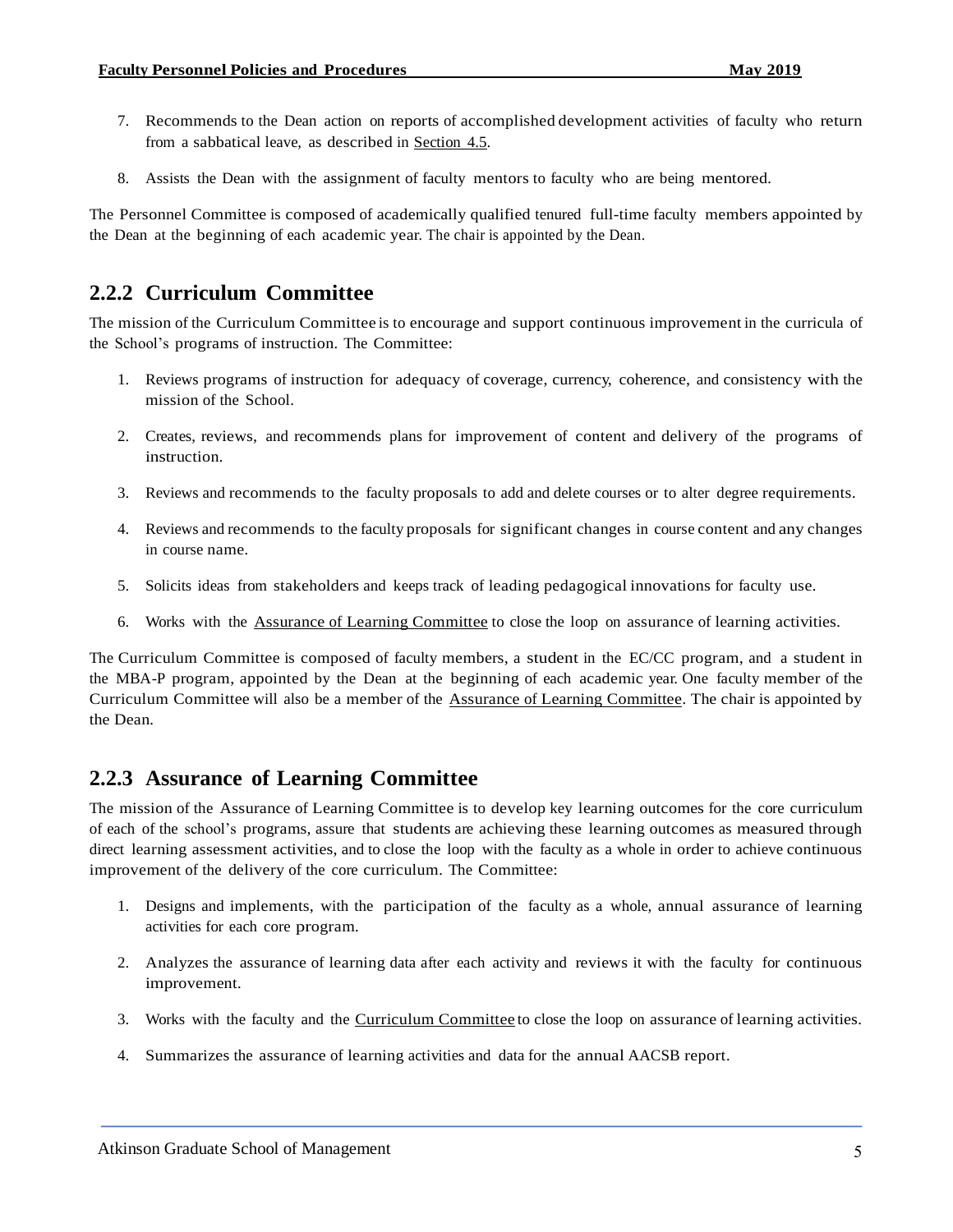The Assurance of Learning Committee is composed of faculty members, appointed by the Dean at the beginning of each academic year. One faculty member of the Assurance of Learning Committee will also be a member of the Curriculum [Committee.](#page-8-0) The chair is appointed by the Dean.

## <span id="page-9-0"></span>**2.2.4 Student Affairs Committee**

The mission of the Student Affairs Committee is to encourage and support continuous improvement in the professionalism of the students and the quality of interaction between students, faculty, administration, and staff. The Committee:

- 1. Develops and reviews policies and guidelines for grade appeals, academic probation, expulsion from, and re-admission to the School.
- 2. Responds to individual questions of grade appeal, academic probation, expulsion, and readmission directed to the Committee by the Dean or the Associate Dean.
- 3. Develops and reviews policies and guidelines for academic advising and advisor and advisee assignments.
- 4. Reviews the Student Handbook and makes recommendations for currency and other improvements.
- 5. Implements the Honor Code as approved by the faculty.
- 6. Develops and brings to the faculty other proposals that fall within the mission of the Committee.

The Student Affairs Committee is composed of faculty members, a student in the EC-CC program, and a student in the MBA-P program, appointed by the Dean at the beginning of each academic year, and, ex officio, the Associate Dean for Admissions for the School. The chair is appointed by the Dean. To deal with activities (1) and (2) the Committee meets in executive session without the student members.

## <span id="page-9-1"></span>**2.2.5 Research Committee**

The mission of the Research Committee is to encourage and support continuous improvementin the research environment at the School. The Committee:

- 1. Organizes a research workshop series of internal and external speakers.
- 2. Allocates faculty research funds from the Dean's annual allotment. Research funds are provided to pay certain expenses incurred in the conduct of faculty research and cannot be used to supplement a faculty member's salary.
- 3. Coordinates presentations by internal candidates for tenure and by faculty returning from a sabbatical leave, as described in [Sections](#page-17-0) 3.2.2 and [4.5.](#page-26-0)

The Research Committee is composed of faculty members appointed by the Dean at the beginning of each academic year. The chair is appointed by the Dean.

## <span id="page-9-2"></span>**2.2.6 Information Technology Committee**

The mission of the Information Technology Committee is to encourage and support continuousimprovement and updating of the instructional information technologies the School. The Committee: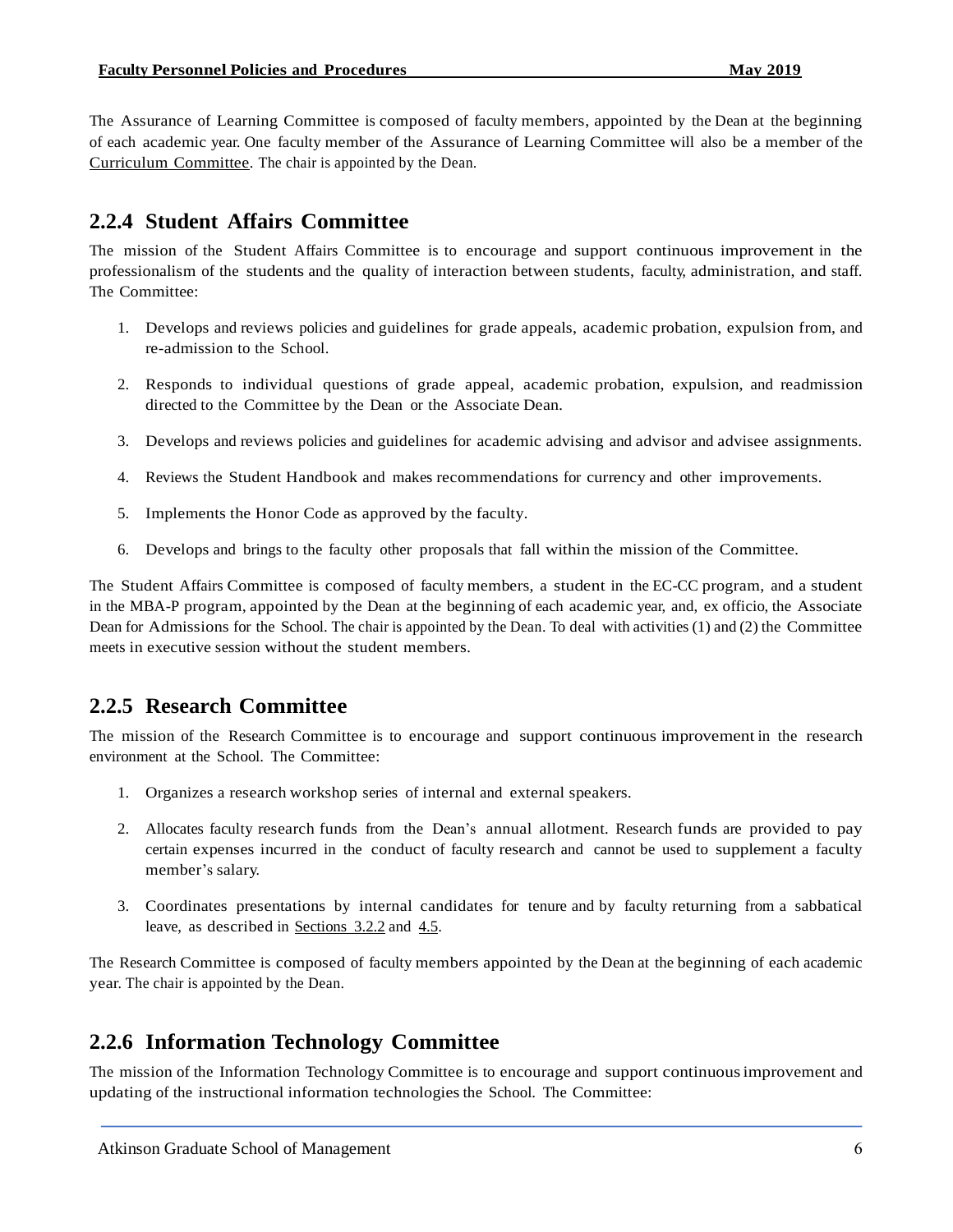- 1. Develops and maintains a flexible plan for sustainable currency in instructional information technology.
- 2. Keeps track of instructional information technologies used by other schools, brings them to the attention of the faculty and the Dean, and incorporates them into the plan.
- 3. Keeps track of relevant information technologies used by potential employers, brings them to the attention of the faculty and the Dean, and incorporates them into the plan.

The Information Technology Committee is composed of faculty members, a student in the EC-CC program, and a student in the MBA-P program, appointed by the Dean at the beginning of each academic year, and, ex officio, the Director of Information Technology for the School. The chair is appointed by the Dean.

## <span id="page-10-0"></span>**2.2.7 Other**

Other Committees and Task Forces may be created as approved by the faculty or constituted by the Dean.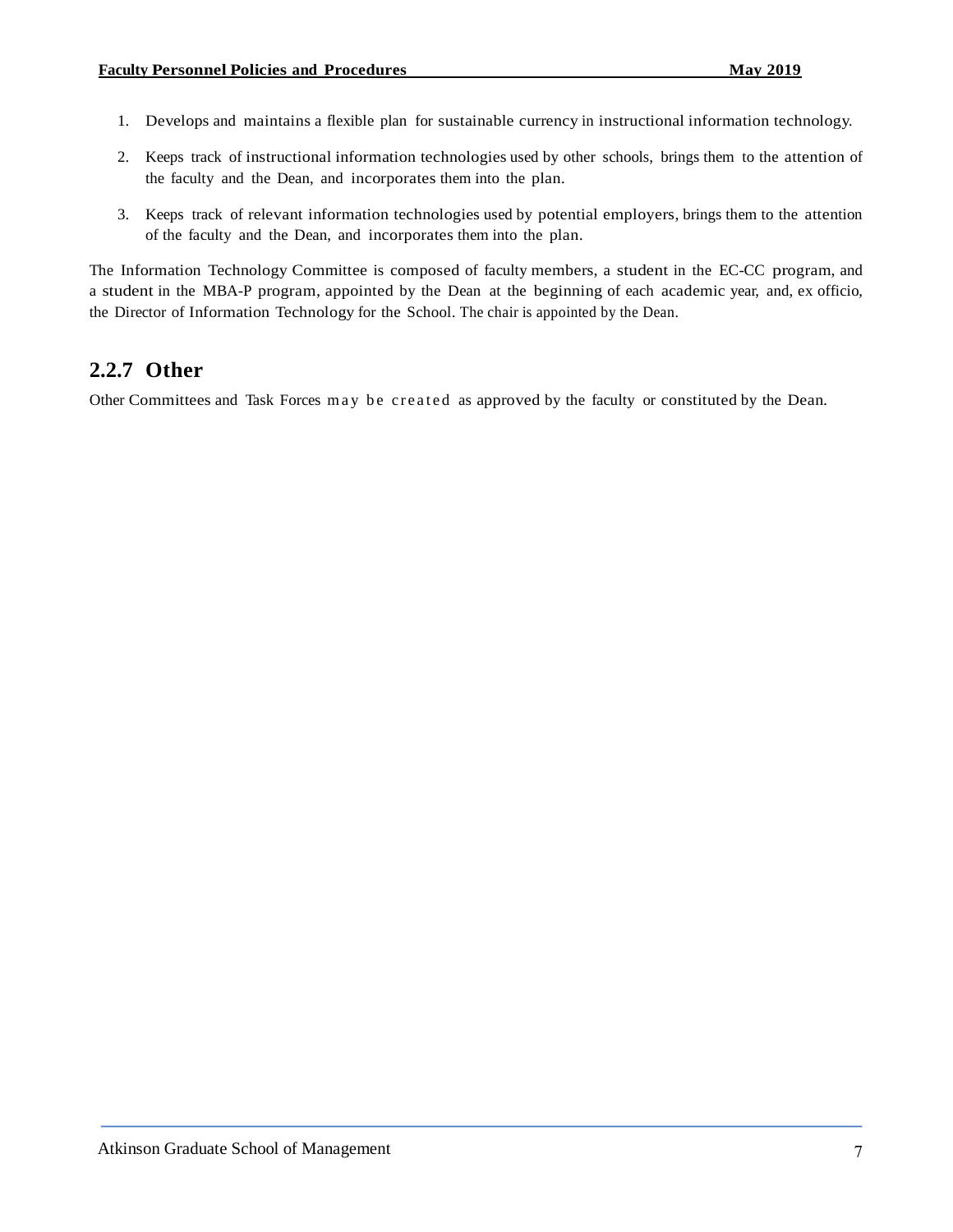## 3 PROMOTION AND TENURE

## <span id="page-11-0"></span>**3.1 Principles for Promotion and Tenure**

## <span id="page-11-1"></span>**3.1.1 Granting of Tenure**

Tenure is granted upon the determination that a faculty member:

- 1. Has demonstrated teaching excellence, distinction in research, and good academic citizenship.
- 2. Has the capacity and promise to continue to deliver, over the course of his or her academic career, teaching excellence, distinction in research, and good academic citizenship.

We expect tenured faculty to continue to deliver teaching excellence, distinction in research, and good academic citizenship. Special arrangements apply to tenured faculty with administrative appointments.

## <span id="page-11-2"></span>**3.1.2 Teaching Excellence**

*The Atkinson Graduate School of Management is committed to providing world- class management education to U.S. and internationalstudents in all stages of their careers. – Mission of the Atkinson School*

We support further development of our distinctive personal attention to student learning - an intimate, "high-touch" learning *environment that continues the Willamette and Atkinson traditions of rapport and nurturing. Our learning model includes dedication to teaching, development of customized educational materials, experiential projects, cross-sectoral orientation, coordination and integration, mentoring, and effective assessment of student achievement. – Vision, Strategy, and Recommendations for the Atkinson School*

Teaching excellence is an important part of a faculty member's contribution to the mission of the Atkinson School.

Teaching excellence helps students learn, integrate, and retain functional knowledge and skills. It requires appropriate, specific, up-to-date learning objectives, course materials, pedagogy, and course activities that: (1) Help students learn, practice, and retain new concepts, methods, and skills; (2) Help integrate student knowledge across disciplines and sectors; (3) Stimulate intellectual curiosity and intellectual excitement of students; and (4) Develop student capacity and desire for life-long learning.

An excellent teacher has a thorough and current knowledge of his or her subject field(s), is organized, promotes active participation in learning on the part of the students, provides timely and meaningful feedback to students, is familiar with current research literature and practice in his or her subject field(s), introduces the results of new research and practice into his or her teaching, and conducts assessment of student learning and achievement that is accurate and consistent with the learning objectives of the course. Furthermore, an excellent teacher shows an interest in, and is sensitive to, the problems students encounter in learning, and is responsive to student and peer evaluations.

In recognition of the trend toward global economic integration, and to accommodate our geographically diverse population of students, an excellent teacher includes suitable global content in every course. To help students become ethical leaders, an excellent teacher integrates ethics content into the subject matter of every course.

The mission and strategy of the Atkinson School call for an intimate learning and practice environment and for coordination and integration of courses within and across disciplines and sectors. We expect all faculty to collaborate on their learning objectives, course materials, and pedagogy, to include experiential elements in their courses, and to develop customized teaching materials.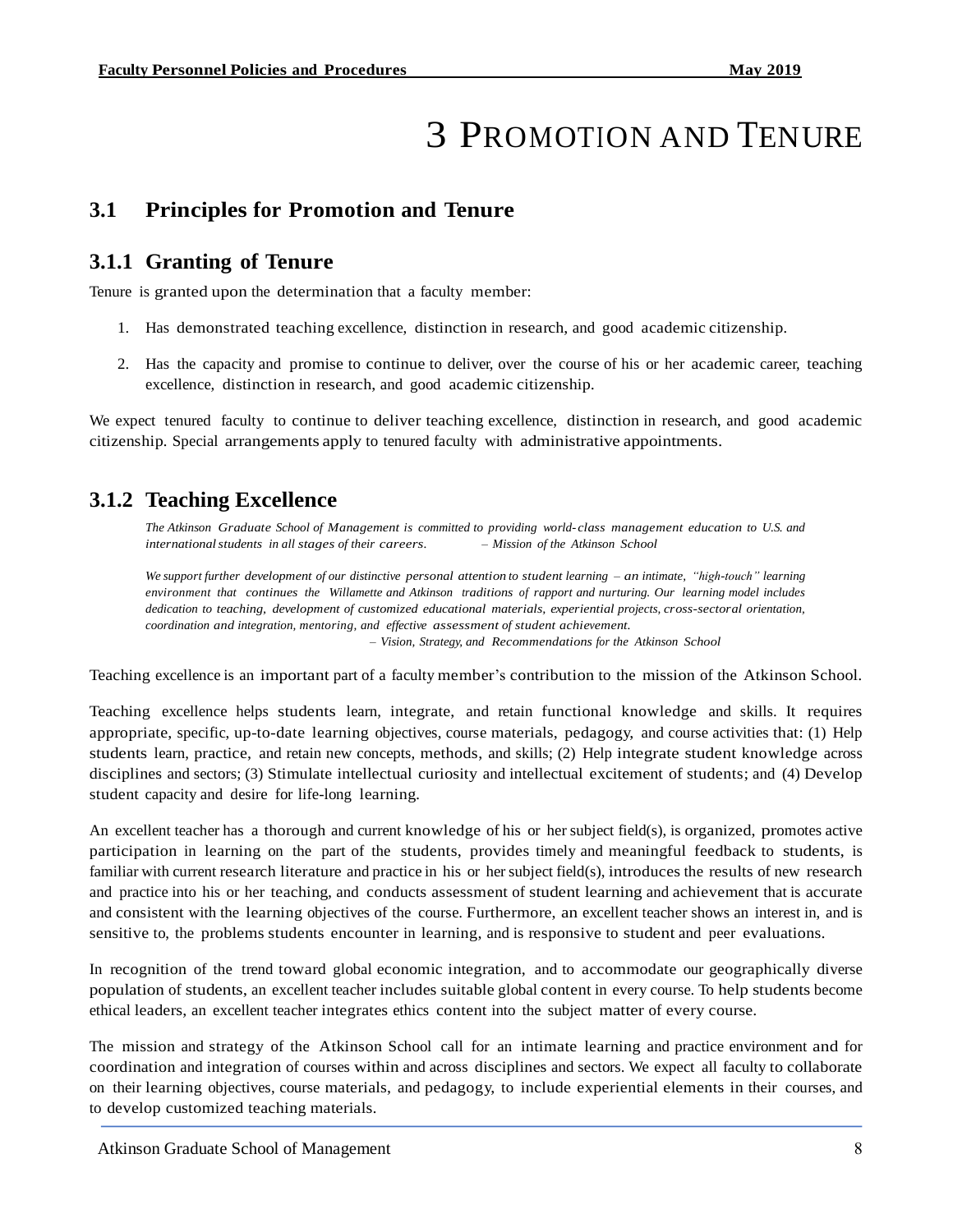We aspire to continuous improvement of our teaching and student learning. We expect all faculty to seek innovative improvements to their syllabi, course materials, and pedagogy, and to keep developing fresh and creative teaching materials that help students learn and retain knowledge and skills. We also expect the development of new, innovative courses, to deliver to students recent advances in the theory and practice of management.

Teaching excellence is assessed from the faculty member's statement of professional activities, student evaluations, and peer evaluations of teaching and course materials, including course syllabi, textbooks, cases, lecture notes and presentations, assignments, project descriptions, examinations, and, when appropriate, the work of students on assignments, projects, and examinations, and faculty member's feedback to students on such assignments, projects, and examinations. Other activities that contribute to, or detract from, favorable learning situations may also be considered.

## <span id="page-12-0"></span>**3.1.3 Distinction in Research**

We must also work to create an even more intellectually exciting environment in which faculty are encouraged to raise *important research questions and passionately search for answers. That will help us attract more high quality faculty members that can excel at both teaching and research.*

*– Vision, Strategy, and Recommendations for the Atkinson School*

To accomplish its mission of providing world- class management education, the Atkinson School must contribute to research and its dissemination to students, practitioners, and academia. Distinction in research is an important part of a regular faculty member's contribution to the mission of the School.

Distinction in research requires asking and answering good research questions. Good research questions can be conceptual, with answers that advance understanding (basic research), or practical, with answers that advance execution (applied research). In either case, good research questions relate to significant and challenging issues, and have answers that contribute to the solution of important new or open problems.

Distinction in research requires a creative accomplishment of providing new, valid answers to good research questions, answers that have the potential to change what others think about the issues underlying the research questions. Such creative accomplishment may manifest itself in the formulation, revision, testing, or application of theories, paradigms, or models, or the design or application of new and rigorous methodologies.

Distinction in research requires presentation of research questions and answers in an effective manner that has the potential to engage readers. It requires anticipating significant questions and concerns that readers may have, and answering those questions in the body of the research.

We value research in the subject field(s) of the faculty member and cross-disciplinary and cross-sectoral research in all areas of management.

We aspire to continuous improvement in our quality of research. We encourage all faculty to ask and answer increasingly important and challenging research questions and to seek publication in high-quality peer-reviewed journals and other high-quality peer-reviewed outlets. Peer-review is a process of independent review prior to publication by editors and reviewers with expertise in the subject matter of the research in question.

Distinction in research is assessed primarily from the work itself and its publication in a peer-reviewed journal, a peer-reviewed collection of papers or proceedings, or a peer-reviewed research monograph. Other primary evidence of distinction in research comes from the quality and reputation of the journal, collection of papers or proceedings, or research monograph in which the research is published, from the influence that the research in question has on subsequent research, from the incidence and caliber of citations, and from the impact that the research in question has on the theory and practice of management. Other primary evidence of distinction in research comes from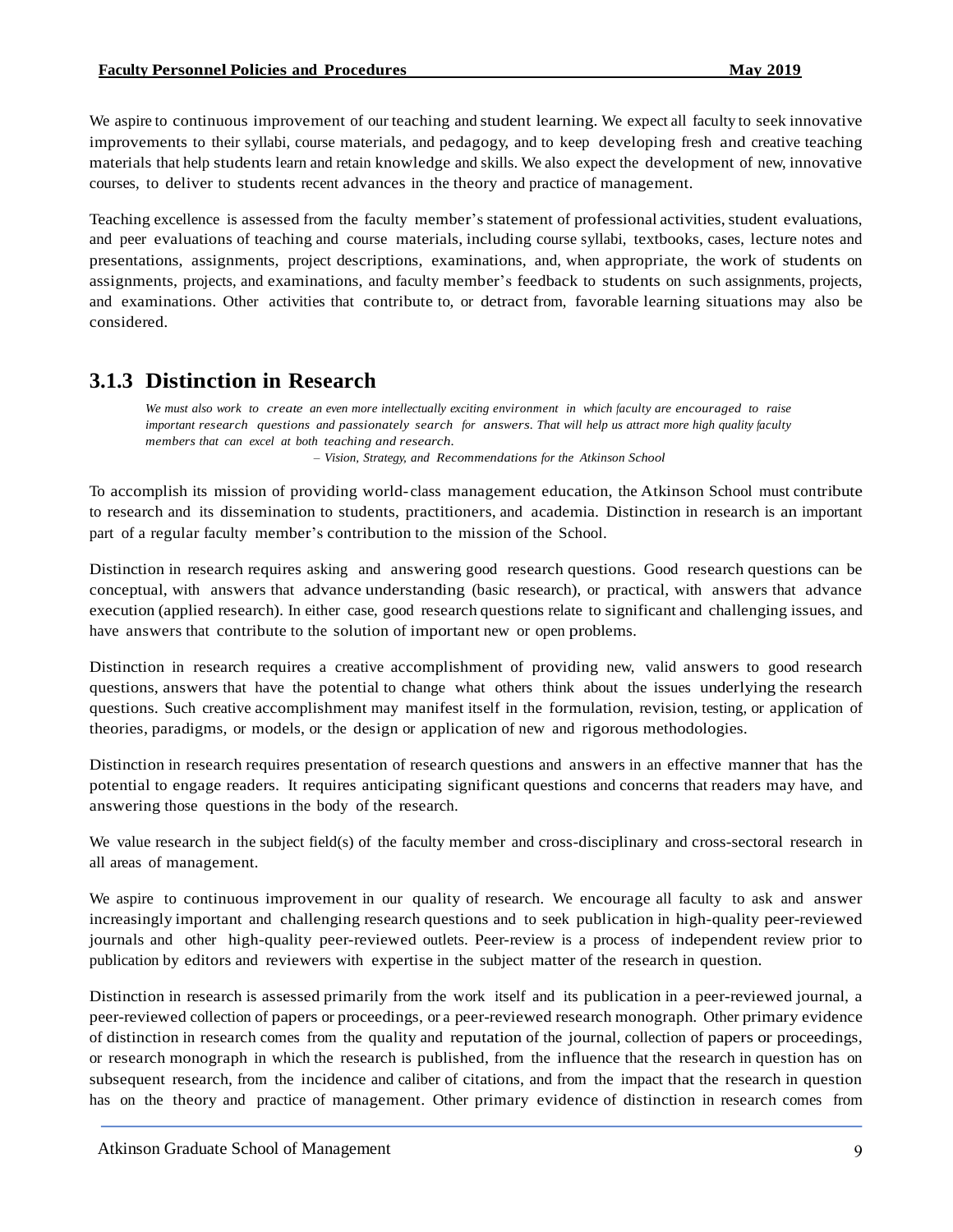editorial services to peer-reviewed journals, from research awards and honors granted by prestigious research organizations, and from other significant recognition of the research in question.

Supplementary evidence of distinction in research comes from presentations at academic and professional meetings, presentations at faculty seminars, published pedagogical research, published cases and other instructional materials, technical reports related to research projects, instructional software, new curricula or course materials, unpublished work for which there is evidence of quality, and contributions to the intellectual activities of the Atkinson School or a peer institution. Supplementary evidence cannot substitute for primary evidence.

## <span id="page-13-0"></span>**3.1.4 Good Academic Citizenship**

Quality faculty are essential to the attainment of the offered vision. To us, quality characterizes faculty who do excellent *teaching,research, and service, and who actively contribute to an environment of collegiality and trust. – Vision, Strategy, and Recommendations for the Atkinson School*

Academic citizenship includes contributions to intellectual activities and faculty self-governance of the Atkinson School and Willamette University, service to the profession, service to business, government, and non- profit organizations, service to the community, and adherence to the principles of professional and ethical responsibility. Good academic citizenship is an important part of a faculty member's contribution to the mission of the Atkinson School.

Faculty members help create a productive teaching and research atmosphere by providing mutual intellectual support and stimulation. Faculty members benefit from each other's teaching and research skills through informal dialogue, formal collaboration, and through participation in workshops and other presentations at the Atkinson School and at Willamette University.

Contributions to faculty governance include work in committees, participation in meetings, performance of *ad hoc* tasks, participation in faculty retreats, student orientations, graduation ceremonies, and other activities aimed at resolution of academic problems and issues, and interaction with students, performed in one's capacity as a faculty member. Performance in administrative appointments is not included.

Advancing the mission of the Atkinson School includes contribution to the Executive Development Center. Service to the profession includes participation and presentations at academic meetings and seminars, editorial and review services for peer-reviewed journals, and service to professional associations.

Service to business, government, and non-profit organizations includes field application of new ideas and methods, participation and presentation in nonacademic professional meetings and seminars, publication in non-peerreviewed journals, editorial services for non-peer-reviewed journals, and service to professional non- academic organizations.

Adherence to principles of professional [responsibility](#page-29-0) and ethics honors the principle of academic freedom and accepts its duties and responsibilities, requires that a faculty member does not become involved in so many consulting activities, outside work, or heavy teaching loads that he or she is unable to maintain a high level of engagement with the activities of the School or carry out his or her professional responsibilities to the School, and demands fair acceptance of the obligation of implementing, impartially, proper regulatory decisions which do not contravene general laws and policies, and are adopted by a specified majority of the faculty in its authorized meetings.

In addition to the criteria of good academic citizenship listed here, we expect faculty to adhere to the statement of Academic Freedom and Professional Responsibility in [Section](#page-28-0) 4.7.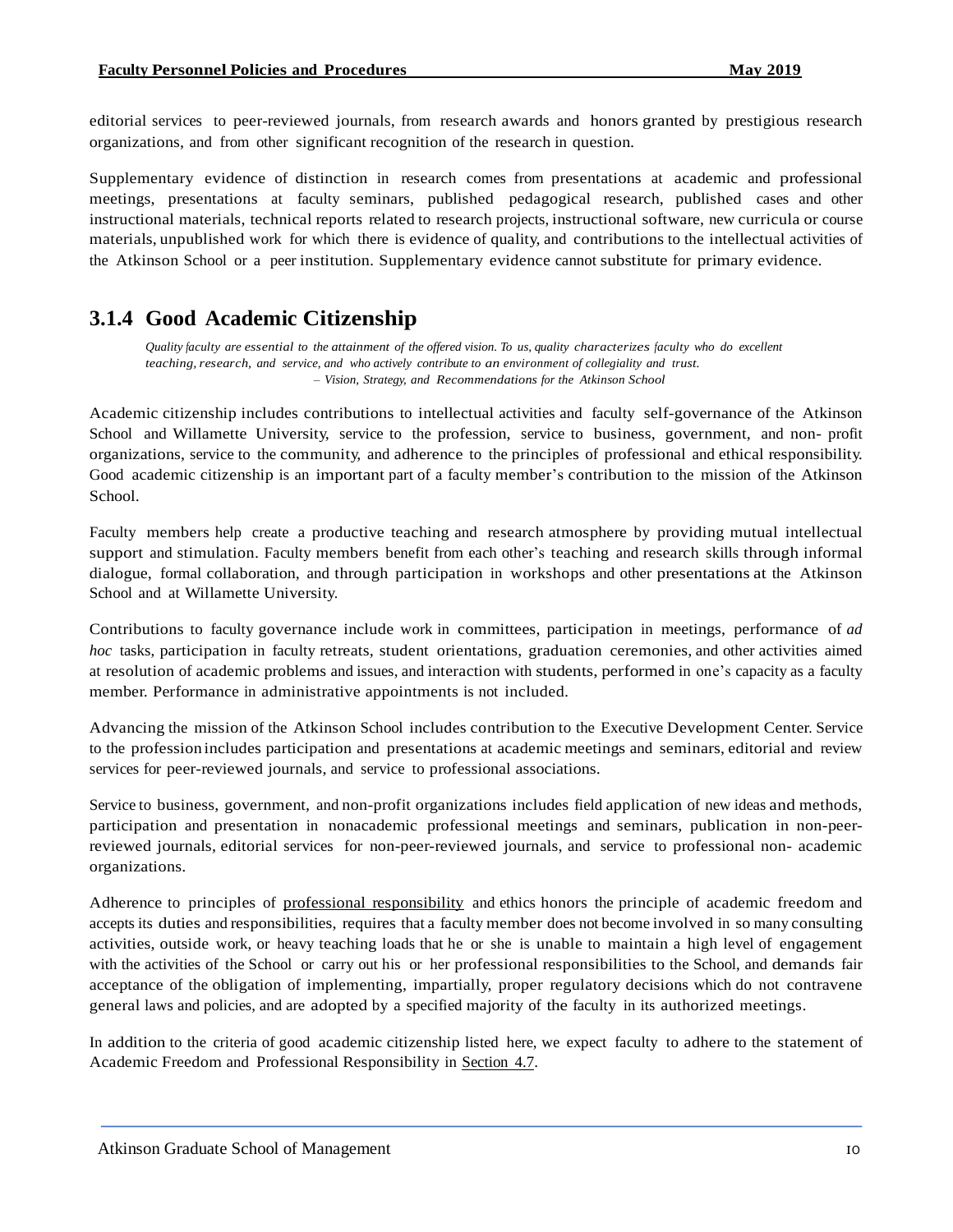The scope and quality of contributions to intellectual activities, faculty self-governance, service to the profession, service to business, government, and non-profit organizations, and the community are assessed from faculty member'sstatement of professional activities, his or her curriculum vita, and peer and external reviews.

The policy of the Atkinson School is, to the extent possible, to relieve untenured tenure-track faculty members from performing heavy committee work or heavy *ad hoc* faculty self-governance tasks.

Good academic citizenship is an important part of a faculty member's contribution to the mission of the [Atkinson](#page-4-2) [School.](#page-4-2)

## <span id="page-14-0"></span>**3.1.5 Promotion to a Full Professor**

Promotion to a full professor is granted upon the determination that a tenured associate professor:

- 1. Has demonstrated continued growth and development in teaching excellence, distinction in research and significant publications, and across-the-board leadership in teaching, research, and academic citizenship.
- 2. Has the capacity and promise to continue to deliver, over the course of his or her academic career, teaching excellence, distinction in research and significant publications, and across-the-board leadership in teaching, research, and academic citizenship.

We expect full professors to continue to deliver teaching excellence, distinction in research and significant publications, and across-the-board leadership in teaching, research, and academic citizenship. Special arrangements apply to full professors with administrative appointments.

## <span id="page-14-1"></span>**3.2 Procedures for Review, Promotion, and Tenure**

## **3.2.1 Regular Performance Review**

All faculty on regular appointments receive regular performance reviews. The purpose of the regular performance review is to assess the faculty member's delivery of teaching [excellence,](#page-11-2) [distinction](#page-12-0) in research, and good [academic](#page-13-0) [citizenship,](#page-13-0) and to offer constructive advice to the faculty member designed to help him or her achieve full performance potential, and, for untenured faculty, a realistic cumulative appraisal of their progress toward tenure. It is important that this appraisal be candid, and that the person under review be told if there are areas in which performance needs to be improved.

The time basis of the regular review is the previous calendar year. Faculty under review may add significant new materials to the review file while the review process is under way. Similarly, the Personnel [Committee](#page-7-4) may, for good cause, request, obtain, and consider significant new materials that become available during the review period.

Untenured faculty receive an annual regular review, tenured associate professors receive a biennial regular review, and tenured professors receive a triennial regular review. Regular review of new faculty members starts during their first academic year at the School.

Special arrangements apply to regular faculty with administrative appointments. Table 1 describes the regular review process.

#### **Table 1. Regular performance review process**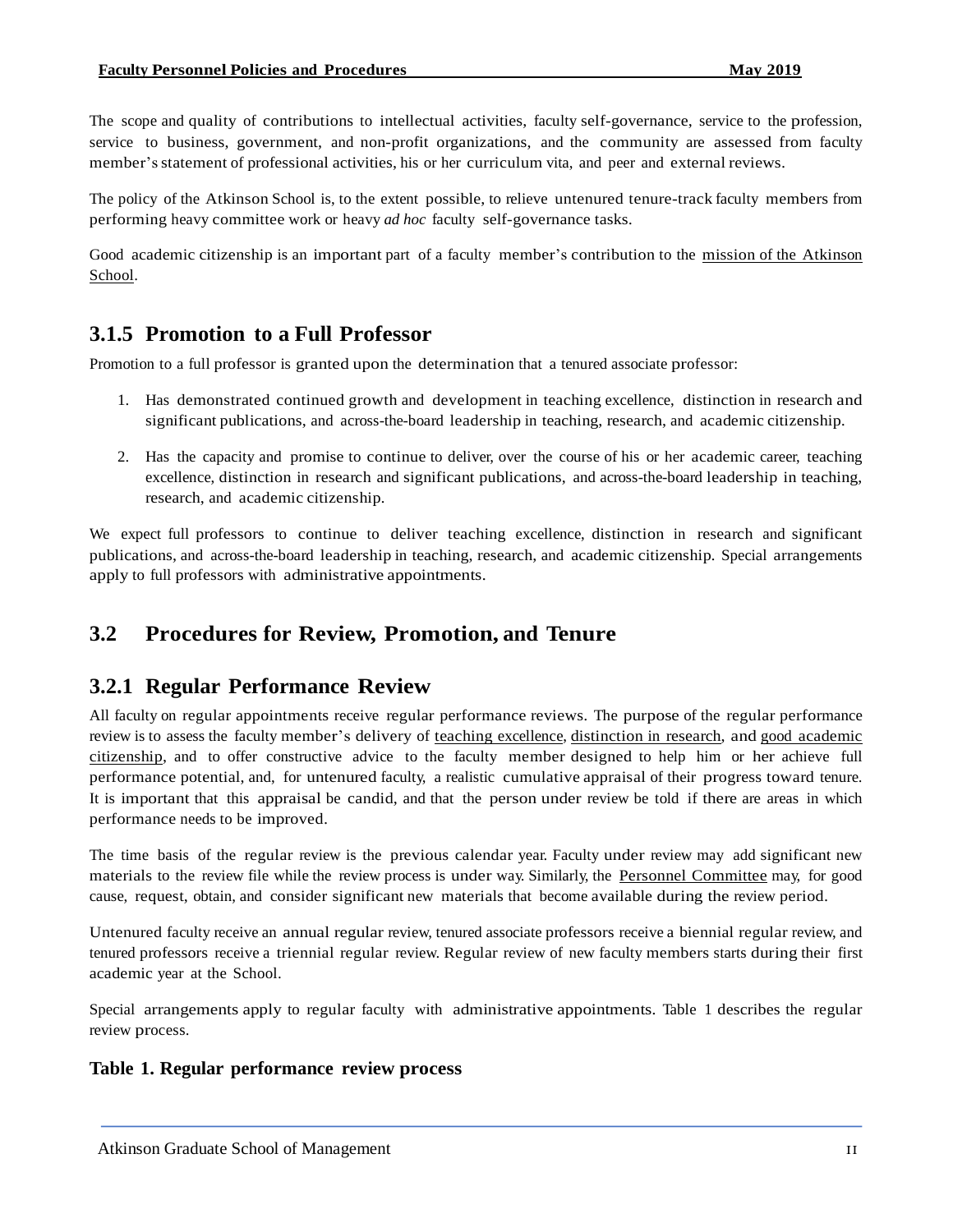|   | Step                                | Explanation                                                                                                                                                                                                                               |
|---|-------------------------------------|-------------------------------------------------------------------------------------------------------------------------------------------------------------------------------------------------------------------------------------------|
|   | 1 Review file                       | Faculty member under review updates the review file by January 31 of<br>the review year.                                                                                                                                                  |
|   | 2 Teaching record                   | The Personnel Committee prepares assessment and advice regarding<br>teaching.                                                                                                                                                             |
| 3 | Research record                     | The Personnel Committee prepares assessment and advice regarding<br>research.                                                                                                                                                             |
|   | 4 Academic citizenship              | The Personnel Committee prepares assessment and advice regarding<br>academic citizenship.                                                                                                                                                 |
|   | 5 Personnel Committee draft report  | The Personnel Committee prepares a draft report of assessment and<br>advice for submission to ranking tenured faculty, that is, tenured faculty<br>with academic rank higher or equal to the academic rank of the person<br>under review. |
|   | 6 Review by ranking tenured faculty | Ranking tenured faculty members contribute to a final report for<br>submission to the Dean and the faculty member under review.                                                                                                           |
|   | 7 Review by the Dean                | The Dean meets with the faculty member under review to discuss the<br>final report from the ranking tenured faculty, and to add his or her<br>assessment and advice.                                                                      |

#### **Process Detail**

- 1. **Review file**. In January of the review year the Chair of the Personnel [Committee](#page-7-4) asks the faculty member under review to update his or her review file by January 31. The review file is cumulative and includes upto-date:
	- a. A candidate's statement of professional activities, making the case for teaching excellence, distinction in research, and good academic citizenship.
	- b. Curriculum vitae, including a complete bibliography.
	- c. Copies of all publications, forthcoming publications, journal submissions, and other scholarly materials referenced during the review period.
	- d. Teaching materials, including: All course syllabi, and representative sample lecture notes, presentations, assignments, project descriptions, and examinations. The Personnel Committee may request other course-related materials, such as student work on assignments, projects, examinations, the faculty member's representative feedback to students on assignment, projects, and examinations, and an account of other activities that relate to student learning.
	- e. Student evaluations, of all courses for untenured faculty, and review period courses for tenured faculty. The primary source of student course evaluations is the Dean's office.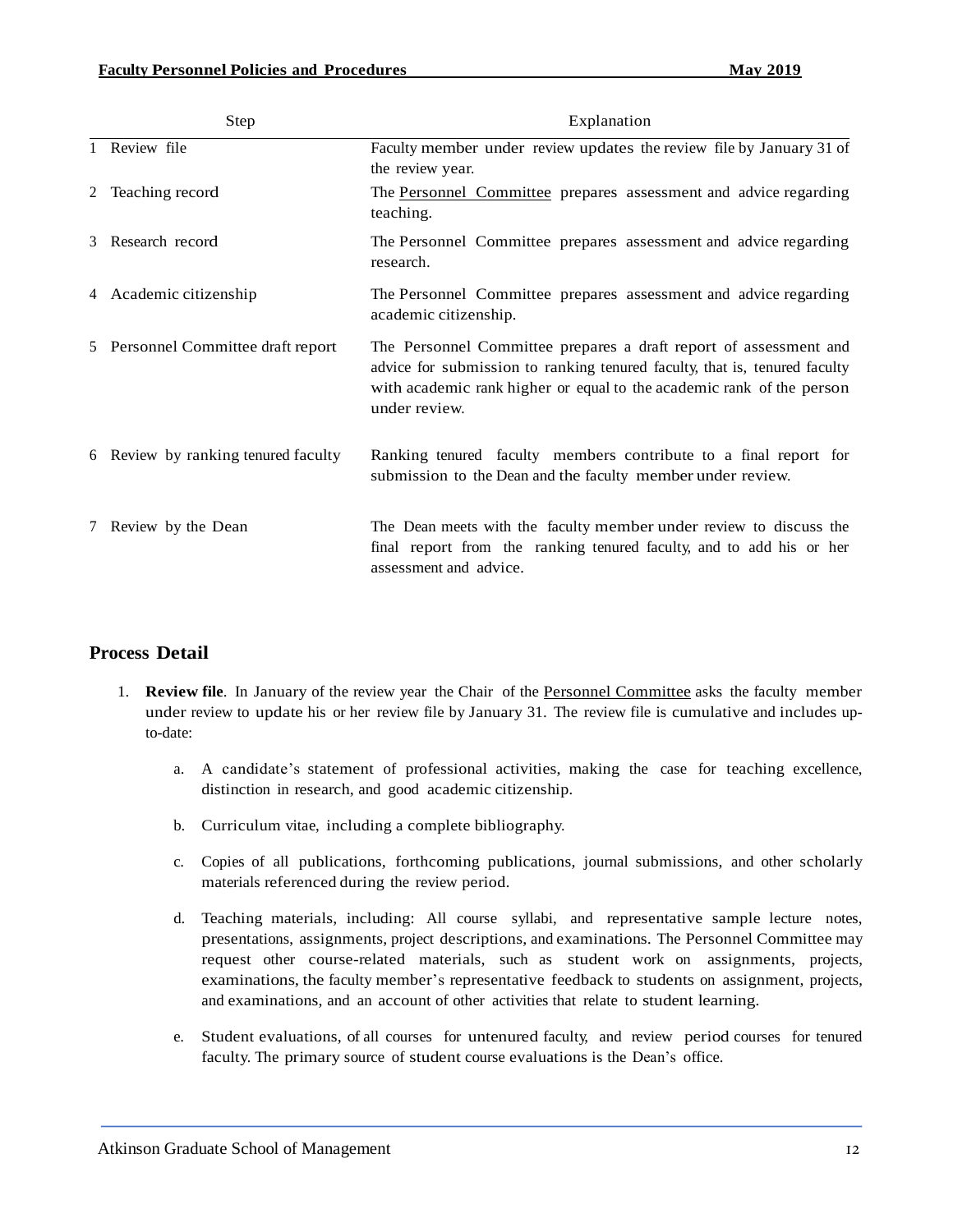- f. Evaluations by tenured faculty who visited classes of the person under review, if any, as described in [Section](#page-25-0) 4.4.
- g. Other evidence of teaching [excellence,](#page-11-2) [distinction](#page-12-0) in research, and good academic [citizenship.](#page-13-0)
- 2. **Teaching record.** The Personnel Committee prepares an assessment, including advice to the faculty member, regarding teaching, that reflects the criteria, standards, and sources of evidence in [Section](#page-11-2) 3.1.2. The Committee notes improvement or decline in assessed teaching excellence, and, where applicable, progress toward teaching excellence.
- 3. **Research record.** The Personnel Committee prepares an assessment, including advice to the faculty member, regarding research, that reflects the criteria, standards, and sources of evidence in [Section](#page-12-0) 3.1.3. The Committee notes improvement or decline in assessed distinction in research, and, where applicable, progress toward distinction in research.
- 4. **Academic citizenship.** The Personnel Committee prepares an assessment, including advice to the faculty member, regarding academic citizenship that reflects the criteria, standards, and sources of evidence in [Section](#page-13-0) 3.1.4.

The Committee notes improvement or decline in assessed good academic citizenship, and, where applicable, progress toward good academic citizenship.

- 5. **Personnel Committee report.** The Personnel Committee prepares a draft report for submission to tenured faculty with academic rank higher or equal to the academic rank of the person under review.
- 6. **Performance Improvement Plan.** Part of the function of the Personnel Committee report is to help the faculty member succeed. The report may include a performance improvement plan that facilitates a constructive discussion between the faculty member and his or her mentor and other faculty in the faculty member's teaching and research field(s) to clarify expectations, and offers to the faculty member specific goals and deliverables to help meet performance standards in terms of progress toward teaching excellence, distinction in research, and good academic citizenship.

If the plan requires resources, the Dean will work with the faculty member to develop a budget that involves the use of resources from the faculty member's annual allocation and, to the extent that it is needed and possible, additional funding from the Dean.

The Performance Improvement Plan is separate from the Atkinson School Mentorship Program, whose objectives are developmental rather than evaluative.

- 7. **Review by ranking tenured faculty.** Ranking tenured faculty members consider the draft report from the Personnel Committee together with the review file, and discuss, in person, conference call, or through correspondence, the strengths and weaknesses of the case, and the final reportto the Dean and the faculty member under review. To assist with timely feedback to the faculty member under review, the ranking tenured faculty shall submit the final report to the Dean by May 15.
- 8. **Review by the Dean.** The Dean meets with the faculty member under review to discuss the final report from the ranking tenured faculty. The Dean indicates in writing agreement or dissent with the ranking tenured faculty report, and his or her assessment and advice to the faculty member under review. The Dean gives a copy of the Dean's report to the person under review, and places a copy in the review file for reference by the Personnel Committee and ranking tenured faculty.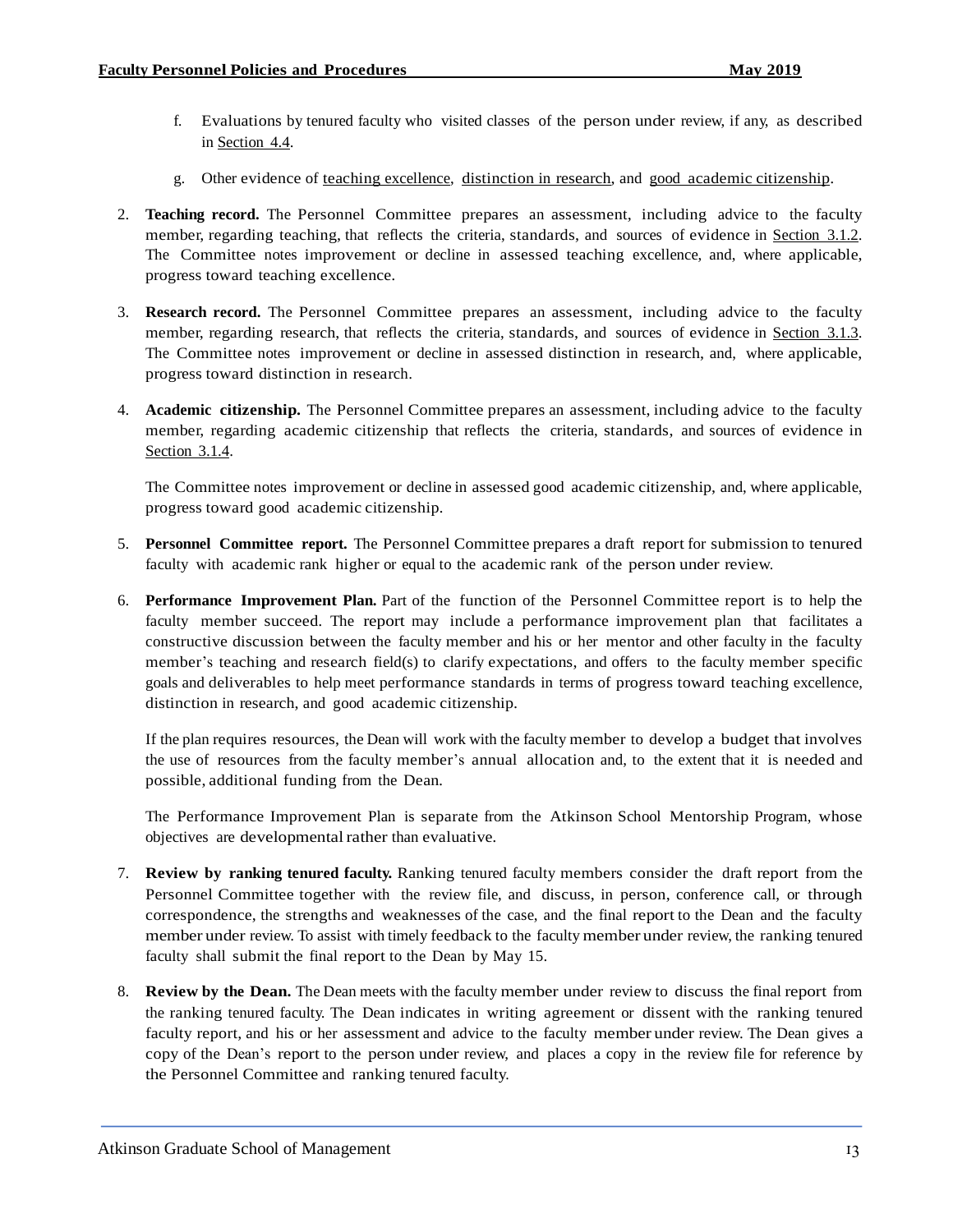## <span id="page-17-0"></span>**3.2.2 Tenure Review**

Table 2 describes the tenure review process. When an assistant professor is granted tenure, he or she is promoted to the rank of an associate professor. Normally, when an associate professor is granted tenure, he or she retains the rank of an associate professor. In infrequent and compelling cases, an associate professor without tenure may be simultaneously reviewed for tenure and for promotion to a full professor.

Normally, a faculty member cannot be considered for tenure before he or she has served at the School in a full-time, regular appointment for a minimum of four years. In infrequent and compelling cases, a faculty member may be considered for tenure after serving for two or three years in a full-time, regular appointment. Other timetables for tenure review may be included, if recommended by the majority of the regular faculty, in the letter of initial faculty appointment.

|         | Step                                                         | Explanation                                                                                                                                                     |
|---------|--------------------------------------------------------------|-----------------------------------------------------------------------------------------------------------------------------------------------------------------|
| 1       | Review file                                                  | Candidate updates the review file by August 31 of the review year.                                                                                              |
| 2       | Presentation                                                 | Candidate gives a talk presenting his or her research to the faculty.                                                                                           |
| 3       | Request for external scholarly<br>reviews                    | Personnel Committee requests external reviews of research and<br>service to the profession.                                                                     |
| 4       | Request for external practitioner<br>reviews                 | If pertinent, the Personnel Committee requests external review of<br>service to business, government, and non-profit organizations.                             |
| 5       | Request for student and alumni(ae)<br>reviews                | Personnel Committee writes to a number of students and<br>alumni(ae) requesting review of teaching.                                                             |
| 6       | Request for administration and staff<br>reviews              | Personnel Committee writes to members of the administrative<br>staff requesting review of candidate's contribution to service.                                  |
| $\tau$  | Teaching record                                              | Personnel Committee prepares an assessment of teaching<br>excellence.                                                                                           |
| $\,8\,$ | Research record                                              | Personnel Committee prepares an assessment of distinction in<br>research.                                                                                       |
| 9       | Academic citizenship                                         | Personnel Committee prepares an assessment of good academic<br>citizenship.                                                                                     |
| 10      | Personnel Committee draft report<br>and draft summary report | Personnel Committee prepares a draft report for submission to the<br>tenured faculty, and a draft summary report for presentation to all<br>regular faculty.    |
| 11      | Review of summary report by<br>tenured faculty               | Tenured faculty discuss the content and the presentation of the<br>summary report to all regular faculty, and approve a final version<br>of the summary report. |
| 12      | Faculty meeting                                              | The candidate's file and the final version of the summary report<br>are made available to all regular faculty members. At a meeting of                          |

#### **Table 2. Promotion and tenure review process.**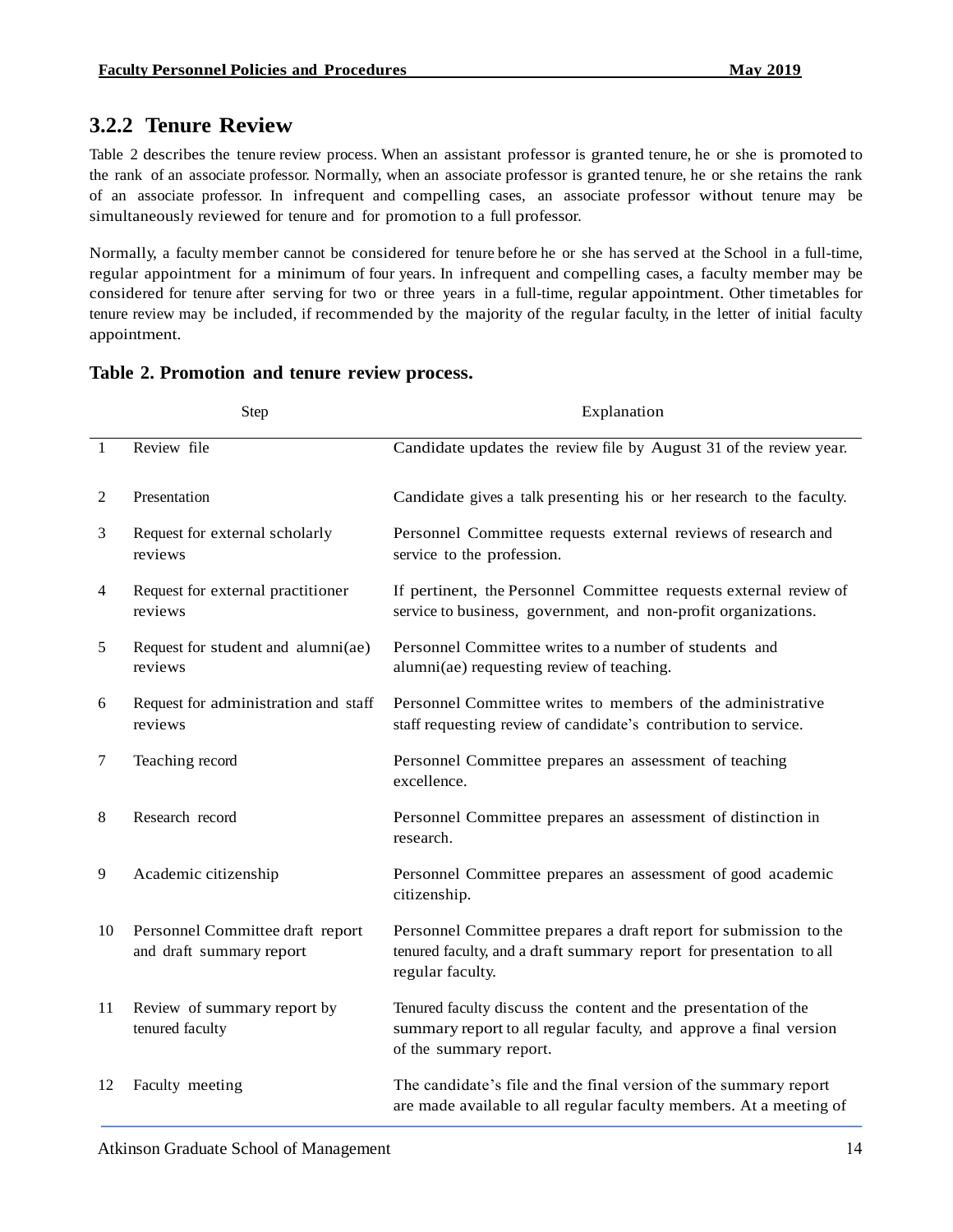all regular faculty, the Personnel Committee describes the process, the summary report, and their thinking on the merits of the case. 13 Recommendation by tenured faculty Tenured faculty discuss and approve, in a face-to-face meeting, a final report and recommendation to the Dean and the President by November 15. 14 Recommendation by the Dean The Dean makes a recommendation to the President by December 31. 15 Recommendation by the President The President chooses not to recommend tenure/promotion or makes an affirmative recommendation to the Board of Trustees. 16 If the Presidential recommendation is in the affirmative, the Board makes the final decision. The President or the Dean notify the candidate and the tenured faculty.

#### **Process Detail**

- 1. **Review file.** In August of the review year, the Chair of the Personnel [Committee](#page-7-4) asks the candidate to update his or her review file by August 31. The review file is cumulative and should include up-to-date:
	- a. A candidate's statement of professional activities, describing the candidate's teaching philosophy and research program, and making the case for teaching excellence, distinction in research, and good academic citizenship.
	- b. Curriculum vitae, including a complete bibliography.
	- c. Copies of all publications, forthcoming publications, journal submissions, and other scholarly materials.
	- d. Teaching materials, including: All course syllabi, and representative sample lecture notes, presentations, assignments, project descriptions, and examinations. The Personnel Committee may request other course-related materials, such as student work on assignments, projects, examinations, the faculty member's representative feedback to students on assignment, projects, and examinations, and an account of other activities that relate to student learning.
	- e. Student evaluations for all courses taught at the School. The primary source of student course evaluations is the Dean's office.
	- f. Evaluations by tenured faculty who visited classes of the person under review, as described in [Section](#page-25-0) [4.4.](#page-25-0)
	- g. Other evidence of teaching excellence, distinction in research, and good academic citizenship.
	- h. The names, affiliations, and addresses of three external reviewers.

The candidate may add significant new materials to the review file while the review process is under way. Similarly, the Personnel Committee may request, obtain, and consider significant new materials that become available during the review period.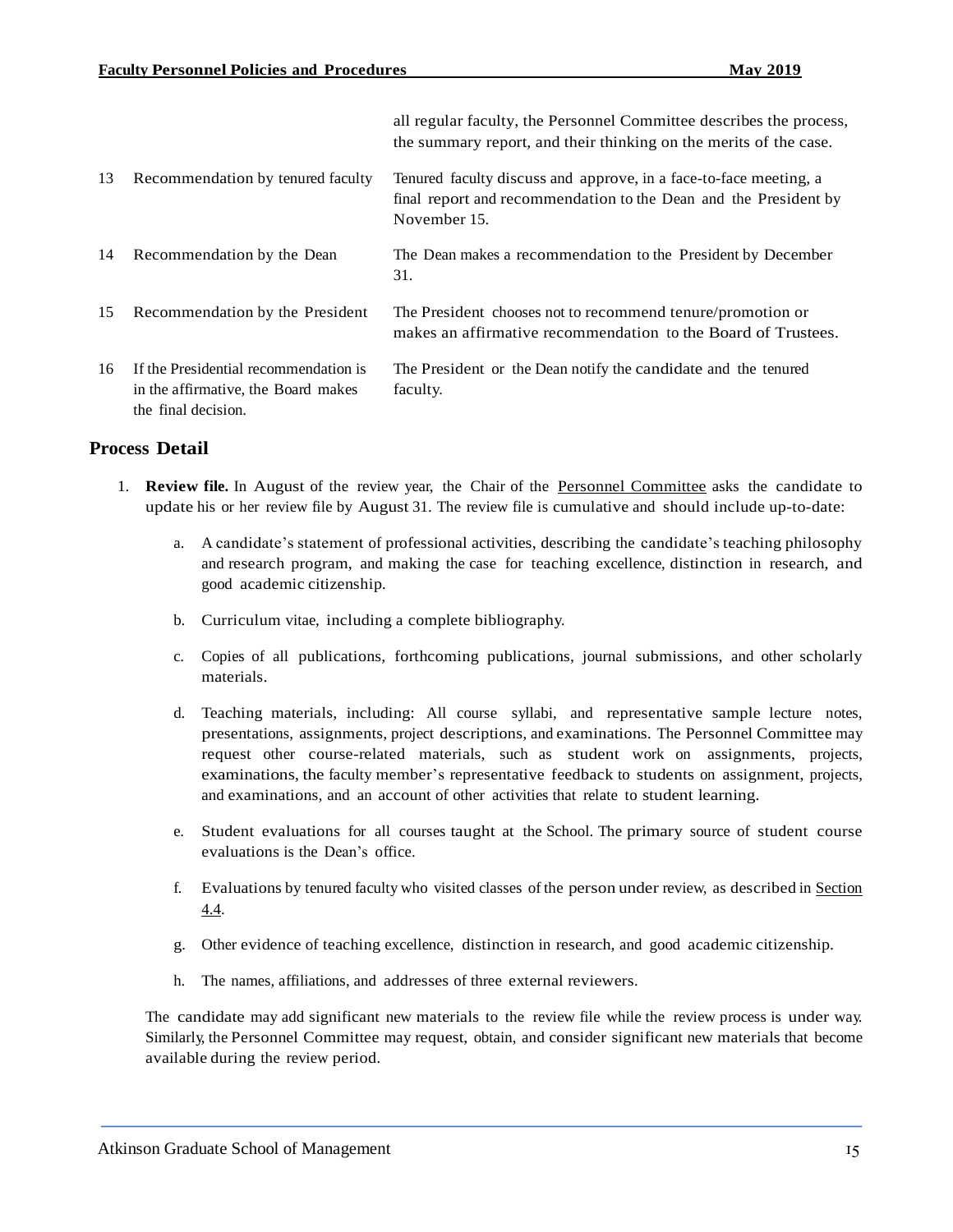- 2. **Candidate's presentation.** In September or October of the review year the candidate presents a workshop for the faculty and open to others, coordinated with the Research [Committee,](#page-9-1) in which the candidate describes his or her stream of research and its contribution to the discipline and subject field(s) of the candidate, with a special emphasis on recently completed research.
- 3. **Request for external scholarly reviews.** The Committee asks external reviewers to examine each candidate's research and scholarly writing with a view to assist the Committee in making its own informed judgment.

The Committee writes to a number of external scholars sufficient to obtain six or more responses for inclusion in the review file. The requests use a standard letter signed by a member of the Committee designated for that purpose by the Chair, and are accompanied by the candidate's curriculum vitae and three recent papers selected by the candidate. To give the external reviewers a benchmark and perspective on the School, the request is accompanied by the text of [Section](#page-11-0) 3.1 of these Policies and Procedures, and by a short biographical list and titles of recent publications of the current faculty members at the School.

The selection of the external reviewers is described i[n Section](#page-33-0) 5.1. [Section](#page-33-1) 5.2 presents a standard letter of request for a scholarly review.

- 4. **Request for external practitioner reviews.** If the candidate has done significant amount of work with external practitioners, the Personnel Committee writes to a number of external practitioners requesting review of service to business, government, and non-profit organizations. Service to business, government, and non-profit organizations is defined in [Section](#page-13-0) 3.1.4.
- 5. **Request for student and alumni(ae) reviews.** The Personnel Committee asks a representative sample of students and alumni(ae) in the subject field(s) of the candidate for an assessment how well he or she helped prepare them for elective courses and for a professional job. [Section](#page-34-0) 5.3 presents a standard letter of request for student and alumni(ae) review.
- 6. **Request for administration and staff reviews.** The Personnel Committee asks career services, student recruitment and admission, and general administration, excluding the Dean, for written feedback regarding contributions to service to the School.
- 7. **Teaching record.** The Personnel Committee prepares a cumulative assessment of teaching that reflects the criteria, standards, and sources of evidence in **[Section](#page-11-2) 3.1.2**. The Committee notes improvement and decline in assessed teaching excellence of the candidate.

Every faculty member coming up for tenure should have demonstrated teaching excellence in the EC/CC core.

- 8. **Research record.** The Personnel Committee prepares a cumulative assessment of research that reflects the criteria, standards, and sources of evidence in [Section](#page-12-0) 3.1.3. The Committee notes improvement or decline in assessed distinction in research of the candidate.
- 9. **Academic citizenship.** The Personnel Committee prepares a cumulative assessment of academic citizenship that reflects the criteria, standards, and sources of evidence in [Section](#page-13-0) 3.1.4. The Committee notes improvement or decline in assessed good academic citizenship of the candidate.
- 10. **Personnel Committee draft report and draft summary report.** The Personnel Committee prepares a draft report for submission to the tenured faculty, and a draft summary report for presentation to all regular faculty.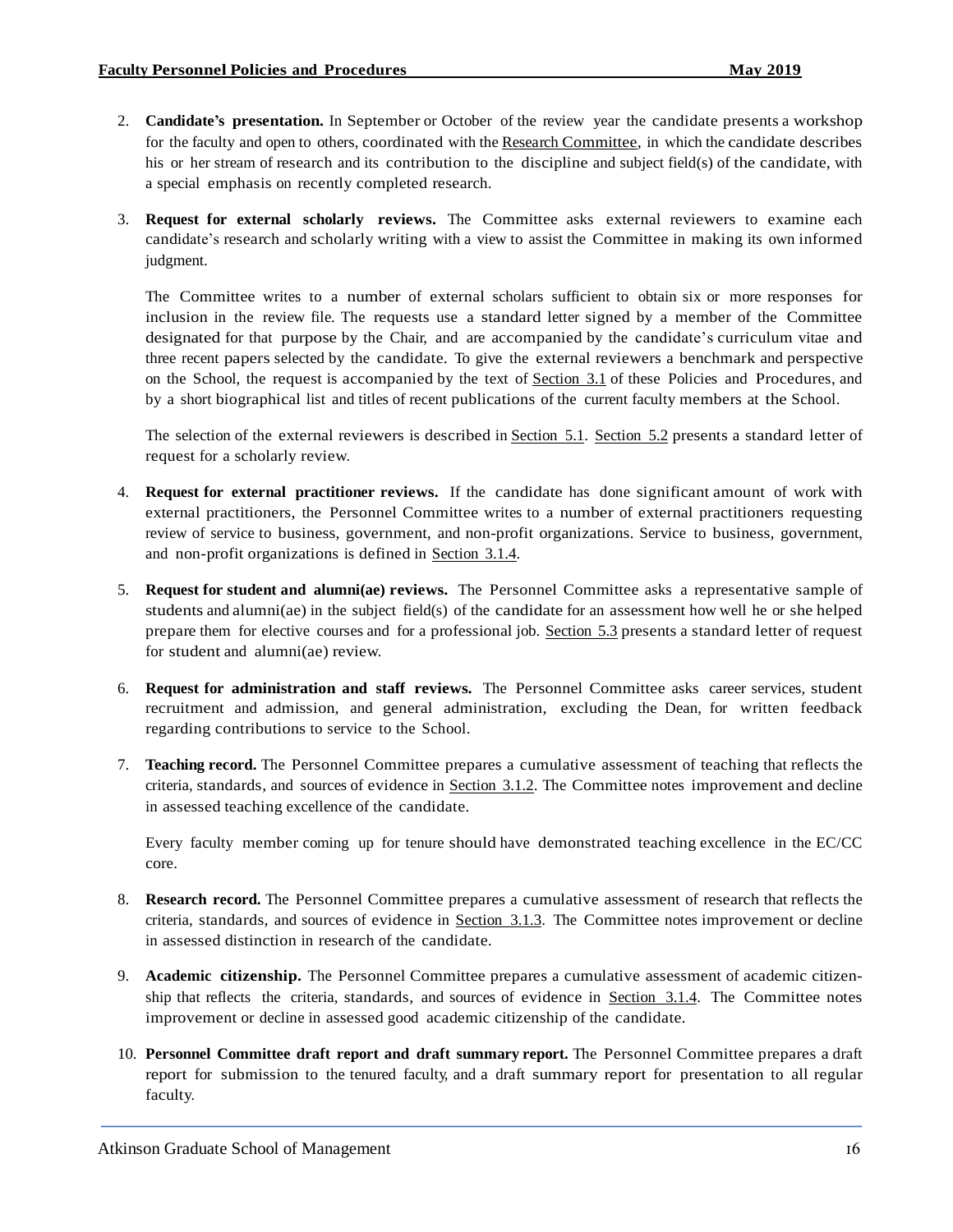- 11. **Review of summary report by tenured faculty.** Tenured faculty members consider the draft summary report from the Personnel Committee together with the review file, and discuss, in person or through correspondence, the presentation of the summary report to all regular faculty.
- 12. **Faculty meeting.** To make the process as transparent as possible, all members of the faculty may access and review the candidate's file and the final version of the summary report. At a meeting of all regular faculty, the Personnel Committee describes the process, the summary report, and their thinking on the merits of the case. Untenured faculty members shall not be asked for comment during this meeting. The purpose of the meeting is to inform untenured faculty about the tenure process, not to alter the outcome of the review that is underway.
- 13. **Recommendation by tenured faculty.** Tenured faculty members consider the draft report from the Personnel Committee together with the review file and discuss, in a face-to-face meeting, the strengths and weaknesses of the case, and the final report and recommendation to the Dean and the President.

The tenured faculty shall work together to achieve a consensus. The tenured faculty has the option of reporting a consensus recommendation without a numerical vote, or reporting a recommendation with a vote, and with both a majority opinion and a minority opinion.

The tenured faculty shall submit a written report to the Dean by November 15. The Dean shall notify the candidate of the tenured faculty recommendation and shall forward a copy of the tenured faculty report to the candidate within three working days of submission by the tenured faculty.

- 14. **Recommendation by the Dean.** The Dean makes his or her own recommendation and forwards both the tenured faculty report and his or her recommendation to the President by December 31. If, however, the report of the faculty is a recommendation not to grant tenure, and the candidate has filed an appeal with the Chair of the Personnel Committee and the Dean, as described in [Section](#page-20-0) 3.2.3, the Dean has until January 25 to forward the tenured faculty report and his or her recommendation to the President.
- 15. **Recommendation by the President.** The President makes only an affirmative recommendation to the Board of Trustees. If he/she chooses not to recommend tenure/promotion, he/she formally communicates that decision to the candidate.
- 16. **If the Presidential recommendation is in the affirmative, the Board makes the final decision.** After the Board decides, the President or the Dean notifies the candidate and the tenured faculty. Except in rare cases and for compelling reasons, stated in writing by the President to the candidate and to the tenured faculty, no tenure shall be granted if the tenured faculty reports a recommendation not to grant tenure.

## <span id="page-20-0"></span>**3.2.3 Appeal of Recommendation Not to Grant Tenure**

The candidate may appeal a tenured faculty recommendation not to grant tenure. The candidate must file a written appeal with the Chair of the Personnel Committee and the Dean, stating the reasons for the appeal, within 30 working days of receiving a copy of the written report of the tenured faculty.

The Personnel Committee shall consider the appeal, and shall make a second written recommendation regarding tenure to the tenured faculty. The tenured faculty shall consider the second written recommendation from the Personnel Committee, and issue a second recommendation to the Dean and the President regarding tenure.

The tenured faculty shall work together to achieve a consensus. The tenured faculty has the option of reporting a consensus second recommendation without a numerical vote, or reporting a second recommendation with a vote,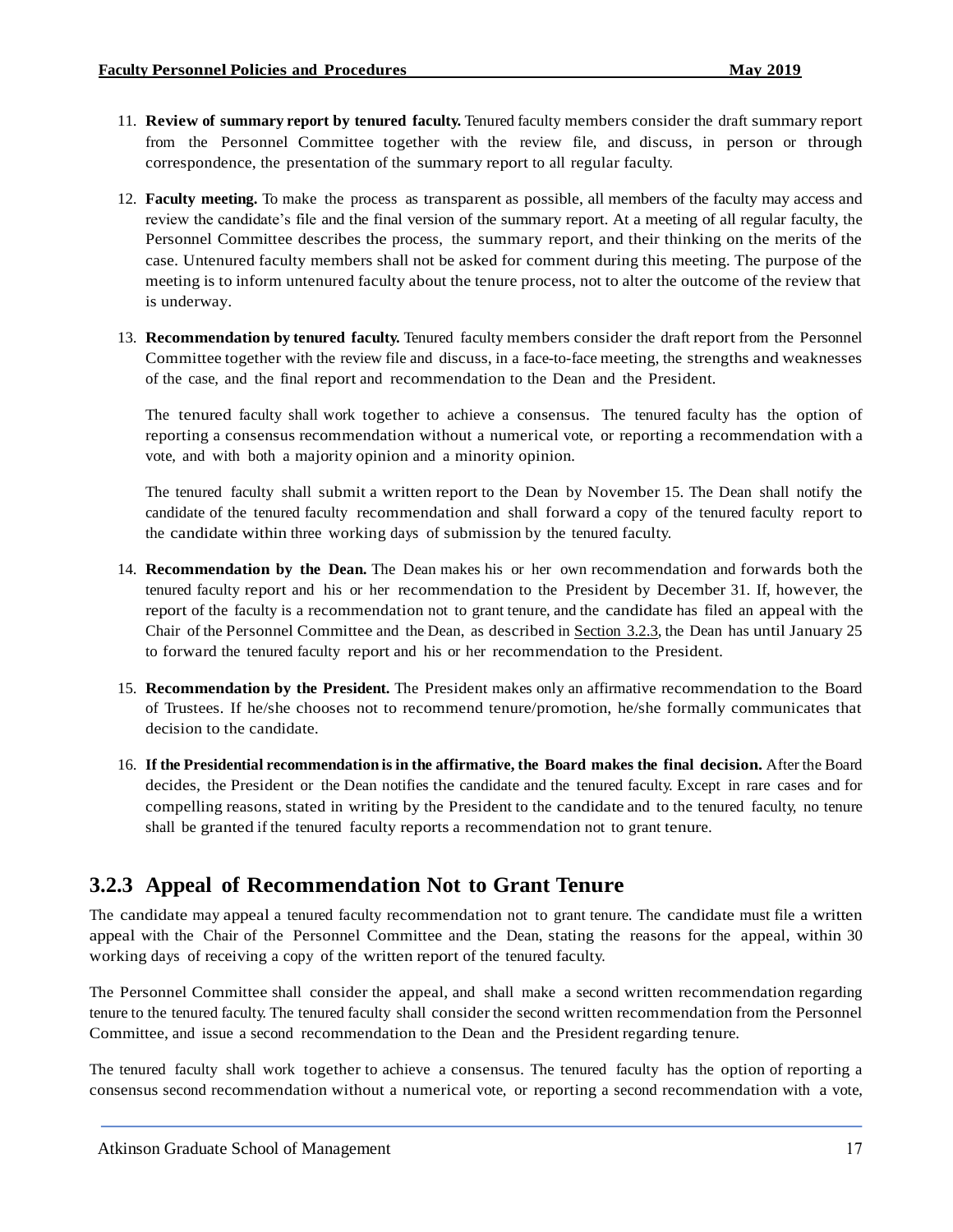and with both a majority opinion and a minority opinion. The tenured faculty shall submit the second written report to the Dean by January 20.

#### <span id="page-21-0"></span>**3.2.4 Review for Promotion to a Full Professor**

Review procedures for a promotion to the rank of a full professor are substantially the same as the procedures for a tenure review.

## <span id="page-21-1"></span>**3.2.5 Review for Initial Appointment with Tenure**

The requirements for an initial appointment as an associate professor with tenure or a full professor with tenure are the same as for promotion to those ranks.

The review process for an initial appointment of an associate professor with tenure is as similar as possible to the internal promotion and tenure review process. The differences flow from dissimilarity in information in the following areas:

- Student and alumni(ae) reviews
- Administration and staff reviews
- Academic citizenship

To compensate for the lack of similar information, the Personnel Committee collects additional information from the colleagues and the Dean of the home institution of the candidate.

In addition, to help assess teaching excellence of the candidate, he or she gives a full sample class to a large section of one of our required courses, to which all faculty are invited. The Personnel Committee follows up by soliciting feedback from students and faculty who attended the sample class.

Similar procedures, with suitably higher standards, apply to a review process for an initial appointment of a full professor with tenure.

In contemplating an initial appointment with tenure, the Personnel Committee makes a recommendation to the tenured faculty, who follow the procedures of [Section](#page-17-0) 3.2.2 (13) to make a recommendation to the regular faculty rather than the Dean. If the tenured faculty recommends an initial appointment with tenure to the regular faculty, the regular faculty will vote on a majority recommendation to the Dean.

## <span id="page-21-2"></span>**3.2.6 Initial Appointment and Review of Faculty on Non-Regular Appointments**

- 1. Non-regular faculty members shall be a scholarly academic, instructional practitioner, practice academic, or scholarly practitioner, and shall have either a record of teaching excellence, or the capacity and promise to deliver teaching excellence in their courses at the School. Teaching excellence of non-regular faculty is defined and assessed in the same way as teaching excellence of regular faculty.
- 2. If a candidate for a position of a contributing faculty member has a record of teaching excellence, the Personnel Committee, after consulting with regular faculty in the subject field(s) of the candidate and other interested faculty, makes a recommendation to the Dean regarding the candidate.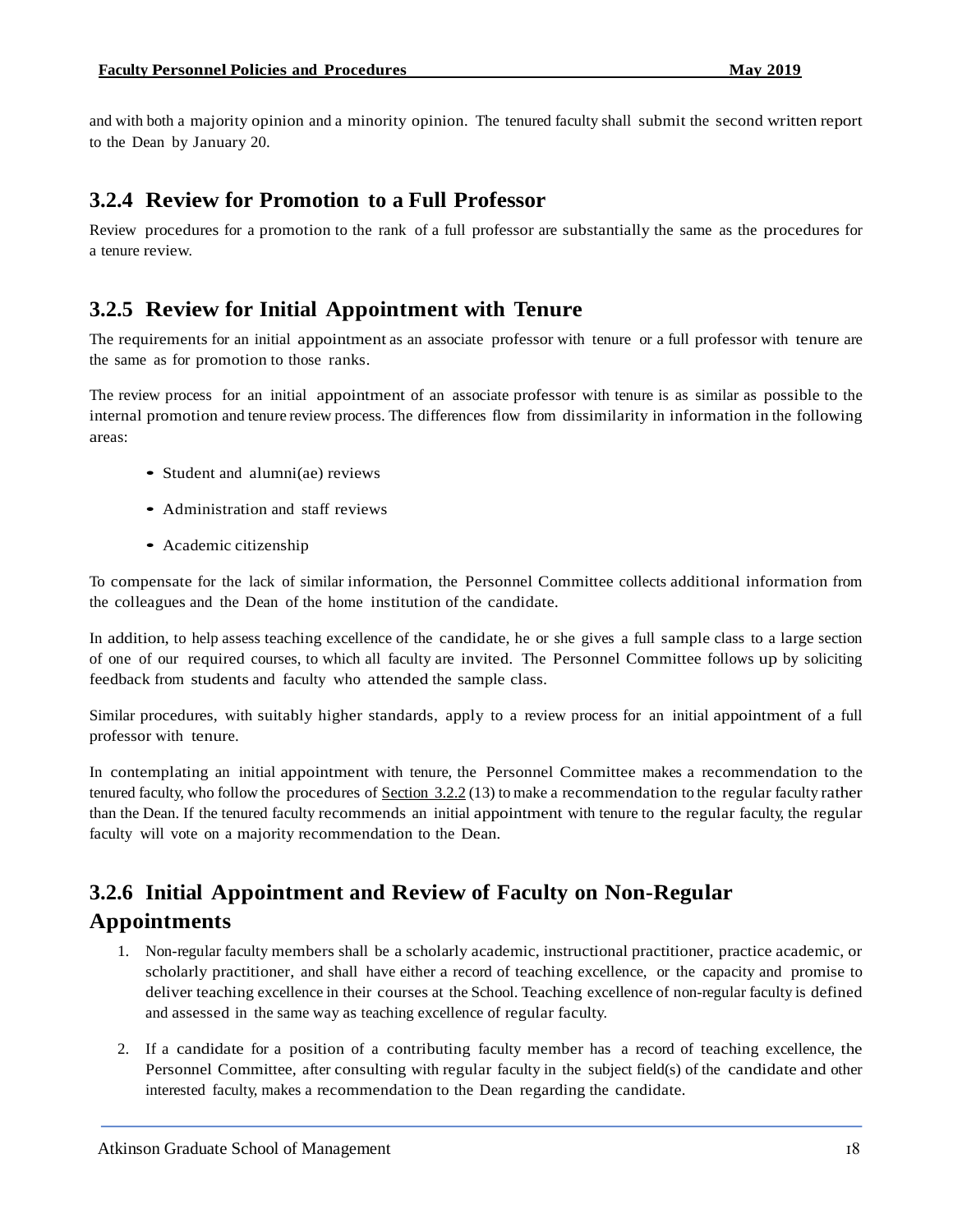- 3. If a candidate for a position of a contributing faculty member has the capacity and promise, but not the record, of teaching excellence, the School invites the candidate to give a teaching presentation, and to interview with regular faculty members in the subject field(s) of the candidate and with other interested faculty. Subsequent to the candidate's visit, the Personnel Committee, after consulting with the interested faculty, makes a recommendation to the Dean regarding the candidate.
- 4. Initial faculty appointment in the capacity of management practice shall be made only on the basis of a majority recommendation by the regular faculty, identifying the candidate, the rank, and the length of the contract. The hiring process of candidates for a faculty appointment in the capacity of management practice shall be substantially identical to the hiring process of candidates for regular faculty appointments.
- 5. A contributing faculty member, teaching a particular course or courses, will not be given responsibility to teach another course without consultation with the regular faculty members in the subject field(s) of the proposed course.
- 6. The teaching of contributing faculty members is reviewed at fixed time intervals, as described below, by an *ad hoc* review committee of two faculty members with regular appointments, designated by the Dean. One of the two members of the *ad hoc* review committee is in, or as close as possible to, the subject field(s) of the contributing faculty member. The *ad hoc* review committee reports its findings and recommendations to the Personnel Committee, which may attach its own comments to the report of the *ad hoc* review committee before it is forwarded to the Dean. This review of contributing faculty members is separate from the Atkinson School Mentorship Program, whose objectives are developmental rather than evaluative.
- 7. The frequency of review of contributing faculty members depends on their time of service,they are reviewed every year until they complete three years of service, and every three years after they complete three years of service.
- 8. The teaching of faculty members in the capacity of management practice is reviewed by the Personnel Committee at fixed time intervals according to rank. Assistant professors of management practice are reviewed every year, associate professors of management practice are reviewed every two years, and professors of management practice are reviewed every three years.
- 9. The teaching of executive professors is reviewed by the Personnel Committee every three years.

## <span id="page-22-0"></span>**3.3 Faculty Review of the Deans**

Periodically, the Personnel Committee conducts a review of the Deans, with a particular focus on leadership and collegiality. All Atkinson S c h o o l faculty members shall participate in this review, and the results will be published in a timely manner to Atkinson school faculty and submitted to the Deans and the President.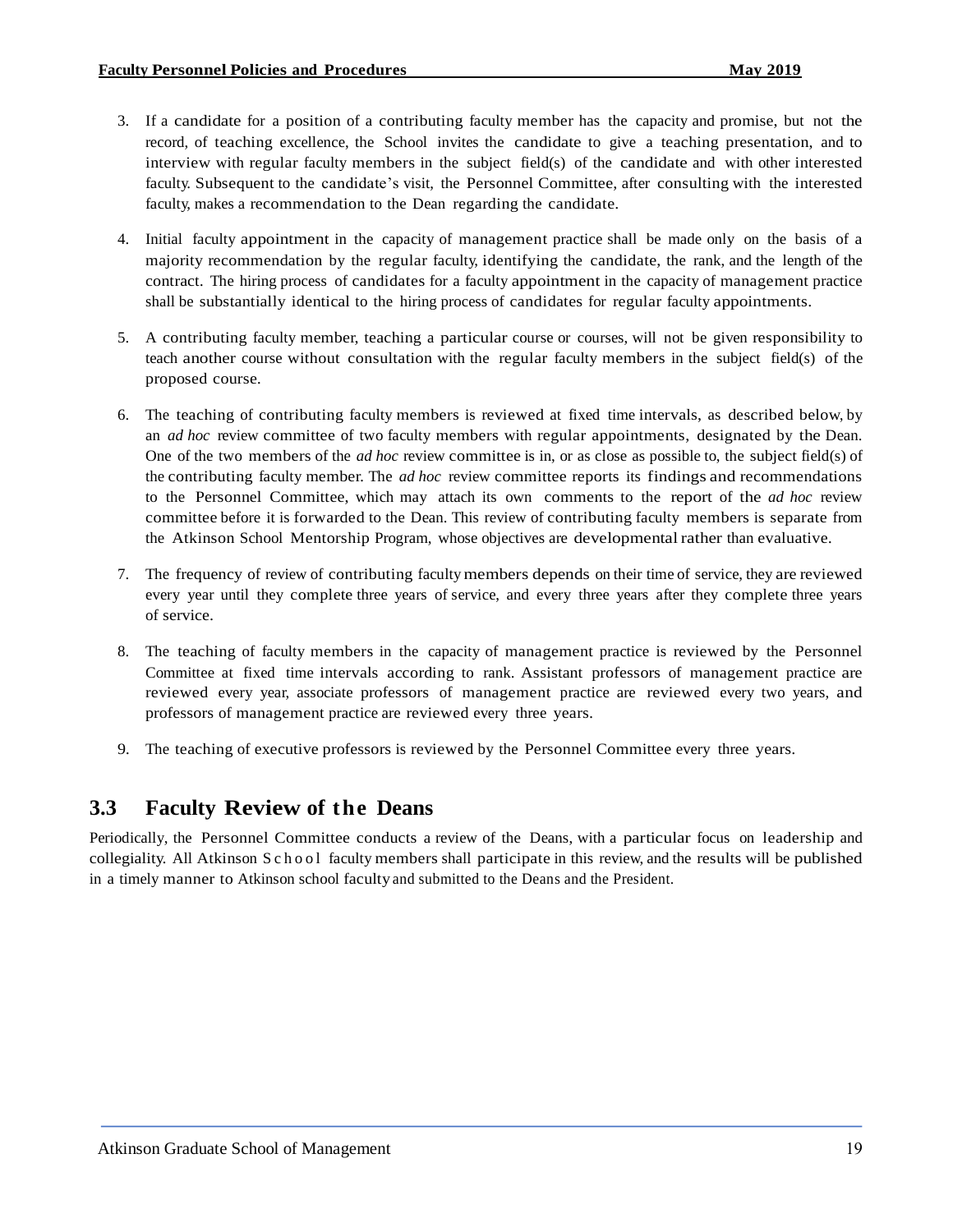## 4 Terms of Faculty Employment

## <span id="page-23-0"></span>**4.1 Maximum Period of Regular Appointment Without Tenure**

The maximum number of years of service for a faculty member with a regular appointment without tenure is six academic years, whether consecutive or not. At the end of this six-year period the faculty member shall receive either tenure or a one-year terminal appointment.

## <span id="page-23-1"></span>**4.2 Faculty Qualifications**

*The mission incorporates a focus on quality, intellectual contributions that advance knowledge of business and management theory, practice, and/or learning/pedagogy. The school's portfolio of intellectual contributions is consistent with the mission and programs offered. – AACSB 2003 Standard 2*

The faculty of the school has, and maintains the expertise to accomplish the mission and to ensure this occurs, the school *has clearly defined processes to evaluate individual faculty member's contributions to the school's mission. The school* specifies for both academically qualified and professionally qualified faculty, the required initial qualifications of faculty *(original academic preparation and/or professional experience), as well as requirements for maintaining faculty competence (ICs, professional development, or practice) .– AACSB 2 0 03 Standard 10*

## <span id="page-23-2"></span>**4.2.1 Scholarly Academic**

Through commitment to world-class management education and dedication to basic and applied research, our mission incorporates a focus on quality and on intellectual contributions that advance knowledge of theory and practice of management.

In order to retain a focus on quality and contributions that advance knowledge and practice, to maintain a portfolio of intellectual contributions that is consistent with the mission of the School, and to maintain faculty expertise to accomplish the mission of the School, we expect faculty on regular appointments to be academically qualified.

Initial status as a scholarly academic is established by a doctoral degree in a subject field related to the faculty member's area(s) of teaching. The initial academic qualification lasts five years from the award of the doctoral degree.

To maintain one's status as a scholarly academic a faculty member must engage in research in subject field(s) related to his or her area(s) of teaching. A *prima facie* case for one's status as a scholarly academic is demonstrated by production of three (3) peer-reviewed journal publications in each consecutive period of five (5) years.

For a given AY, a faculty member's status as a scholarly academic will be evaluated on the basis of the previous five (5) years. Any publication having a date that falls in the previous five (5) calendar years will be counted. For example, for AY 2011-2012 (for which the relevant AYs are 2010-2011, 2009-2010, 2008-2009, 2007-2008, 2006-2007) publications bearing the dates 2007 through 2011 would be counted. Only published pieces will be counted.

## <span id="page-23-3"></span>**4.2.2 Instructional Practitioners**

In order to retain a focus on quality and on contributions that advance knowledge and practice, and to maintain faculty expertise to accomplish the mission of the School, we expect a significant number of faculty members on nonregular appointments to be instructional practitioners.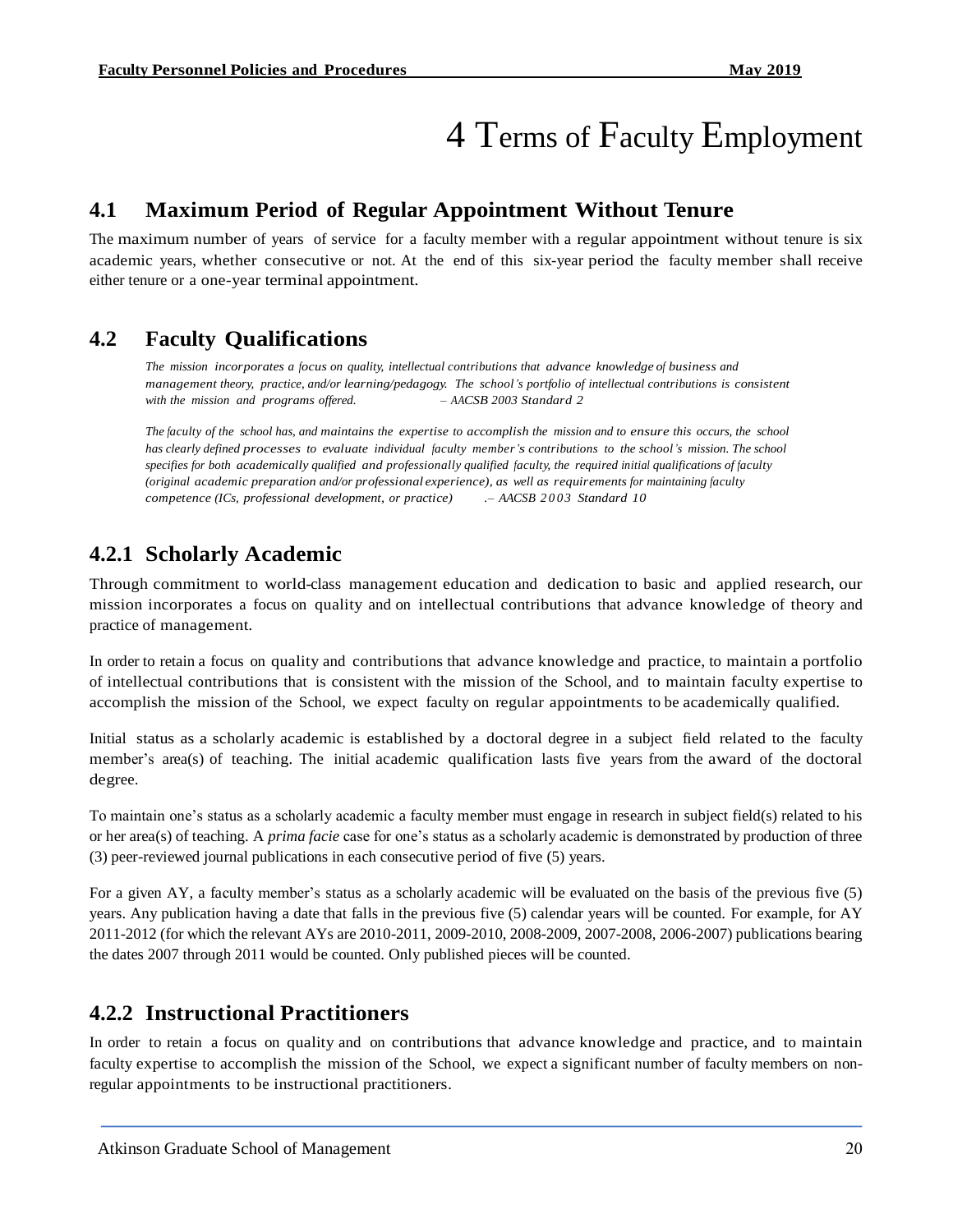Instructional practitioners are those whose academic preparation consists of a master's or equivalent in a subject field related to the faculty member's area(s) of teaching, and additional professional expertise should demonstrate distinction, or be based on experience that is significant in terms of duration and the level of responsibilities.

To maintain one's status as an instructional practitioner a faculty member has to engage in development activities linked to his or her teaching field(s). Development activities include continuing significant professional experience, new professional experience at a level appropriate to the faculty member's professional expertise, consulting activities at a level appropriate to the faculty member's professional expertise, and other professional activities that possess sufficient depth, sophistication, and substance to maintain the faculty member's professional expertise. See Appendix 5.4 for common criteria by which instructional practitioners maintain this status.

## <span id="page-24-0"></span>**4.2.3 Practice Academics**

Practice academics are those individuals who have an earned a doctorate and have additional professional expertise. Academic preparation consists of a doctoral degree in a subject field related to the faculty member's area(s) of teaching, and additional professional expertise should demonstrate distinction, or be based on experience that is significant in terms of duration and the level of responsibilities.

To maintain one's status as a practice academic, a faculty member has to engage in development activities linked to his or her teaching field(s). Development activities include continuing significant professional experience, new professional experience at a level appropriate to the faculty member's professional expertise, consulting activities at a level appropriate to the faculty member's professional expertise, and other professional activities that possess sufficient depth, sophistication, and substance to maintain the faculty member's professional expertise. See [Appendix 5.4](#page-35-0) for common criteria by which practice academics maintain their status.

## <span id="page-24-1"></span>**4.2.4 Scholarly Practitioners**

Scholarly practitioners are those individuals who do not have an earned doctorate but engage in research in subject field(s) related to his or her area(s) of teaching. A *prima facie* case for one's status as a scholarly practitioner is demonstrated by production of three (3) peer-reviewed journal publications in each consecutive period of five (5) years.

For a given AY, a faculty member's status as a scholarly academic practitioner will be evaluated on the basis of the previous five (5) years. Any publication having a date that falls in the previous five (5) calendar years will be counted. For example, for AY 2011-2012 (for which the relevant AYs are 2010-2011, 2009-2010, 2008-2009, 2007-2008, 2006-2007) publications bearing the dates 2007 through 2011 would be counted. Only published pieces will be counted.

## <span id="page-24-2"></span>**4.3 Faculty Teaching Load**

- 1. The academic year at the School starts on August 1 and ends on July 31, and is divided into three semesters: Fall, Spring, and Summer.
- 2. Regular faculty members are on nine-month appointments from August 15 to May 15.
- 3. The standard teaching load for a full-time faculty member holding a regular appointment is four standard three- or four-credit courses or equivalent per academic year.
- 4. A standard three-credit course meets, on average, for 180 minutes a week for one semester in the EC/CC MBA program. A standard four-credit course meets for 200 minutes (plus breaks) a week for one semester in the MBA for Professionals program. Each section of a course counts as a separate course.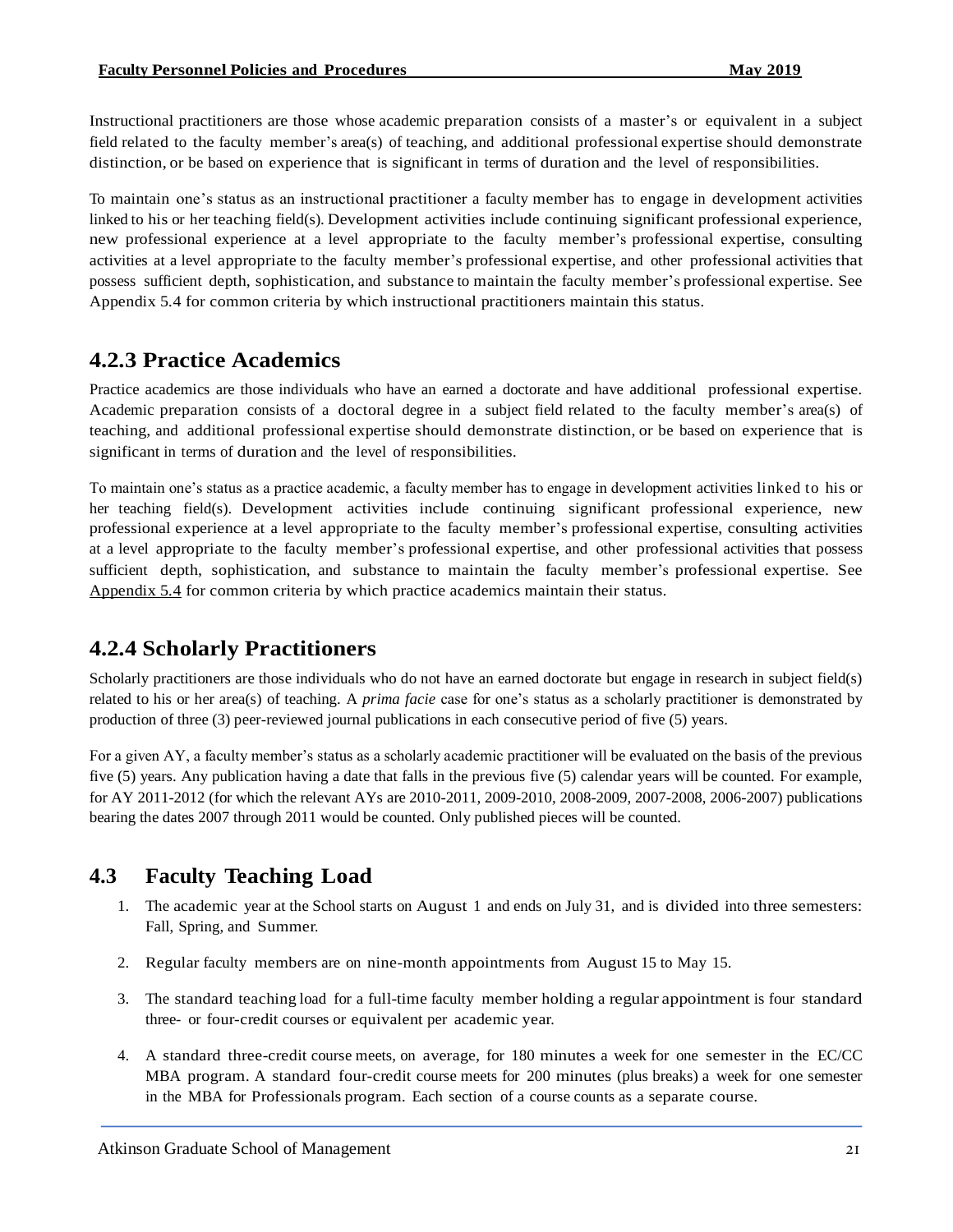- 5. The teaching load of each faculty member will be arranged so that he or she has one semester without teaching duties in each academic year.
- 6. The four courses are a combination of three required courses (in either the EC/CC or the MBA-P programs) and one elective course (in the EC/CC program).
- 7. A departure from this standard can be made by mutual agreement of the Dean and the faculty member.
- 8. The Dean and the faculty member shall not trade additional teaching or service responsibilities for reduced expectationsin other areas of performance.
- 9. Special arrangements apply to full-time faculty members with an administrative appointment.

## <span id="page-25-0"></span>**4.4 Course Evaluations and Assistance**

- 1. The method of evaluation, applied to all courses, is an anonymous online survey of students administered in class during the last week of classes each semester, under the supervision of a staff member, and without the presence of any other persons.
- 2. Before the end of each semester, the S enior Associate Dean publishes an in-class course evaluation schedule.
- 3. The Senior Associate Dean and individual faculty members remind and encourage students to participate in the in-class course evaluations.
- 4. Each faculty member receives the survey results for a course soon after he or she submits the grades in that course to the Recorder.
- 5. Changes to the method of evaluation or the survey questionnaire can be made only upon their adoption by the majority of the regular faculty.
- 6. We expect all faculty members to strive for teaching excellence. Among the various means to this end, we expect untenured faculty to consult about teaching with more experienced faculty, visit their classes, and invite them for reciprocal class visits.
- 7. We expect experienced faculty members to offer assistance to untenured faculty members in attaining teaching excellence, to accept invitations to visit classes, and to be available to untenured faculty members for debriefing after class visits, and for other conversations, feedback, and advice concerning teaching excellence.
- 8. An untenured faculty member may, at any time, select and invite tenured faculty members to visit his or her classes, to be available for debriefing, and to submit written reports to the faculty member and to his or her review file. The untenured faculty member and each tenured faculty member agree on a list of three class meetings, and the tenured faculty member visits one of the three agreed to class meetings without further notice. If more than one tenured faculty member visits, the lists of three class meetings are different for different tenured faculty members.
- 9. An untenured faculty member in his or her fifth year review, and in his or her tenure review, has to select and invite two tenured faculty members to visit his or her classes, to be available for debriefing, and to submit written reports to the faculty member and to his or her review file. The untenured faculty member and each tenured faculty member agree on a list of three class meetings, and the tenured faculty member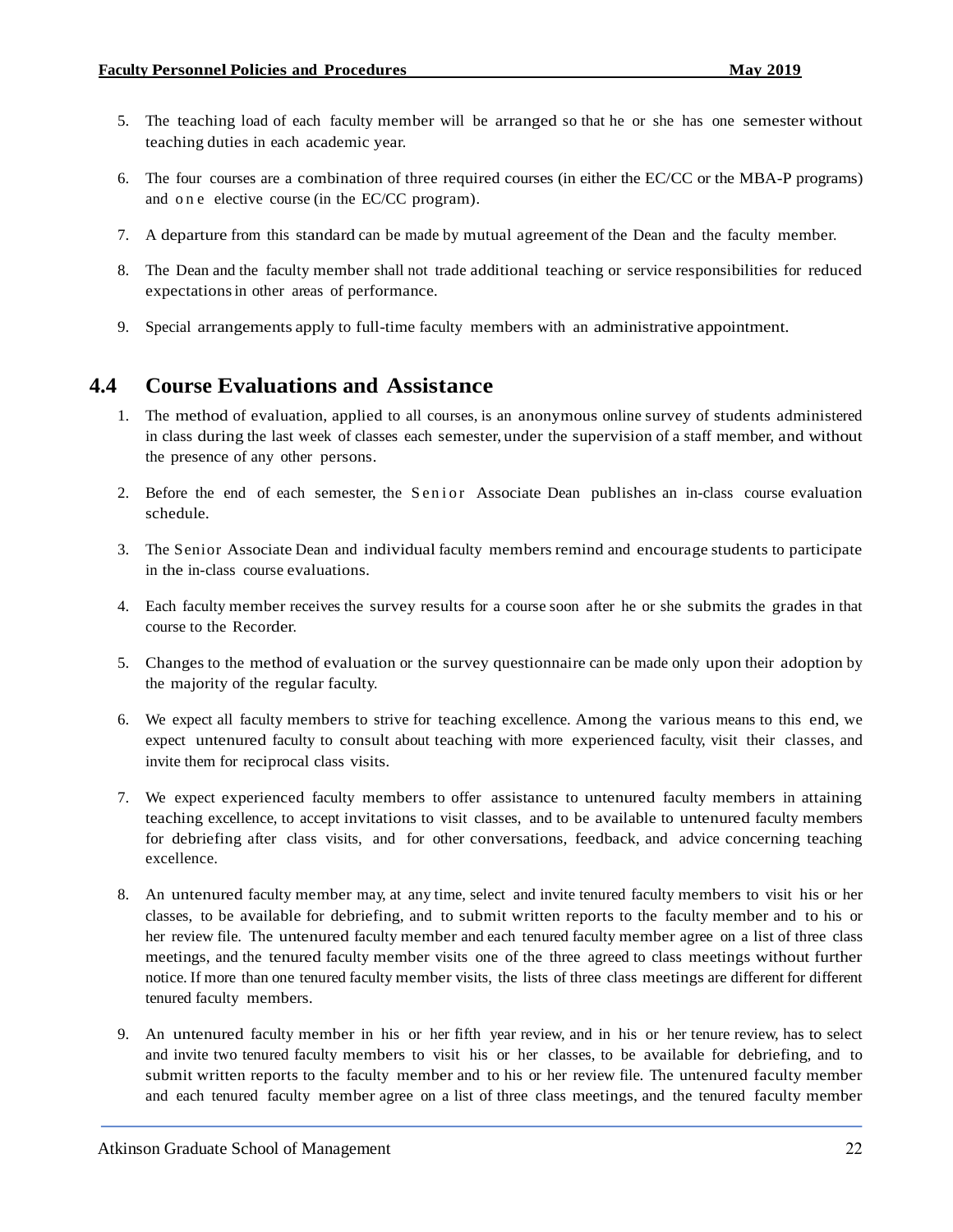visits one of the three agreed to class meetings without further notice. The lists of three class meetings are different for the two tenured faculty members.

10. The Personnel Committee may, at the time of any regular review, ask an untenured faculty member to select and invite two tenured faculty members to visit his or her classes, to be available for debriefing, and to submit written reports to the faculty member and to his or her review file. The untenured faculty member and each tenured faculty member agree on a list of three class meetings, and the tenured faculty member visits one of the three agreed to class meetings without further notice. The lists of three class meetings are different for the two tenured faculty members.

## <span id="page-26-0"></span>**4.5 Sabbatical Leave**

- 1. The purpose of a sabbatical leave is to take time off from the usual School responsibilities in teaching and faculty governance, in order to focus on development activities possessing depth, sophistication, and substance that contribute to the professional development of the faculty member.
- 2. All tenured faculty members with regular appointments qualify for a sabbatical leave with pay. Length of leave and pay as fraction of salary depend on full-time service since the last sabbatical leave, as shown in the table below:

| <b>Full-Time Service</b><br>(semesters) | Length of Leave<br>(semesters) | Fraction of Salary |
|-----------------------------------------|--------------------------------|--------------------|
|                                         |                                |                    |
|                                         |                                |                    |
|                                         |                                |                    |
|                                         |                                |                    |
|                                         |                                |                    |

- 3. An untenured faculty member is guaranteed employment with the University for the year subsequent to the leave. A tenured faculty member maintains his or her tenure during the leave and after returning to the University from the sabbatical leave. A sabbatical leave must be followed by one year of full-time service.
- 4. Faculty members with regular appointments who have served full-time for 10 years or more are encouraged to apply for a sabbatical leave.
- 5. Applications for a sabbatical leave are made by September 10 of the year preceding the academic year for which the leave is requested. The application includes a statement of purpose, a detailed description of the proposed development activities, and their significance to the faculty member, the School, and the University, proposed places of residence, and any other grants, fellowships, and compensation that the applicant expects to receive from other sources during the sabbatical leave.
- 6. Copies of the application are submitted to the Chair of the Personnel [Committee](#page-7-4) and to the Dean. The Personnel Committee makes its recommendation to the Dean by September 25. The Dean makes a recommendation to the President by October 1. Final decision is made by the President, subject to approval by the Board of Trustees.
- 7. Faculty members on sabbatical leave may receive external compensation, but the total compensation for academic work from all sources may not exceed the faculty member's full-time salary at the School by more than the equivalent of three months' salary at the School. Any further excess reduces the faculty member's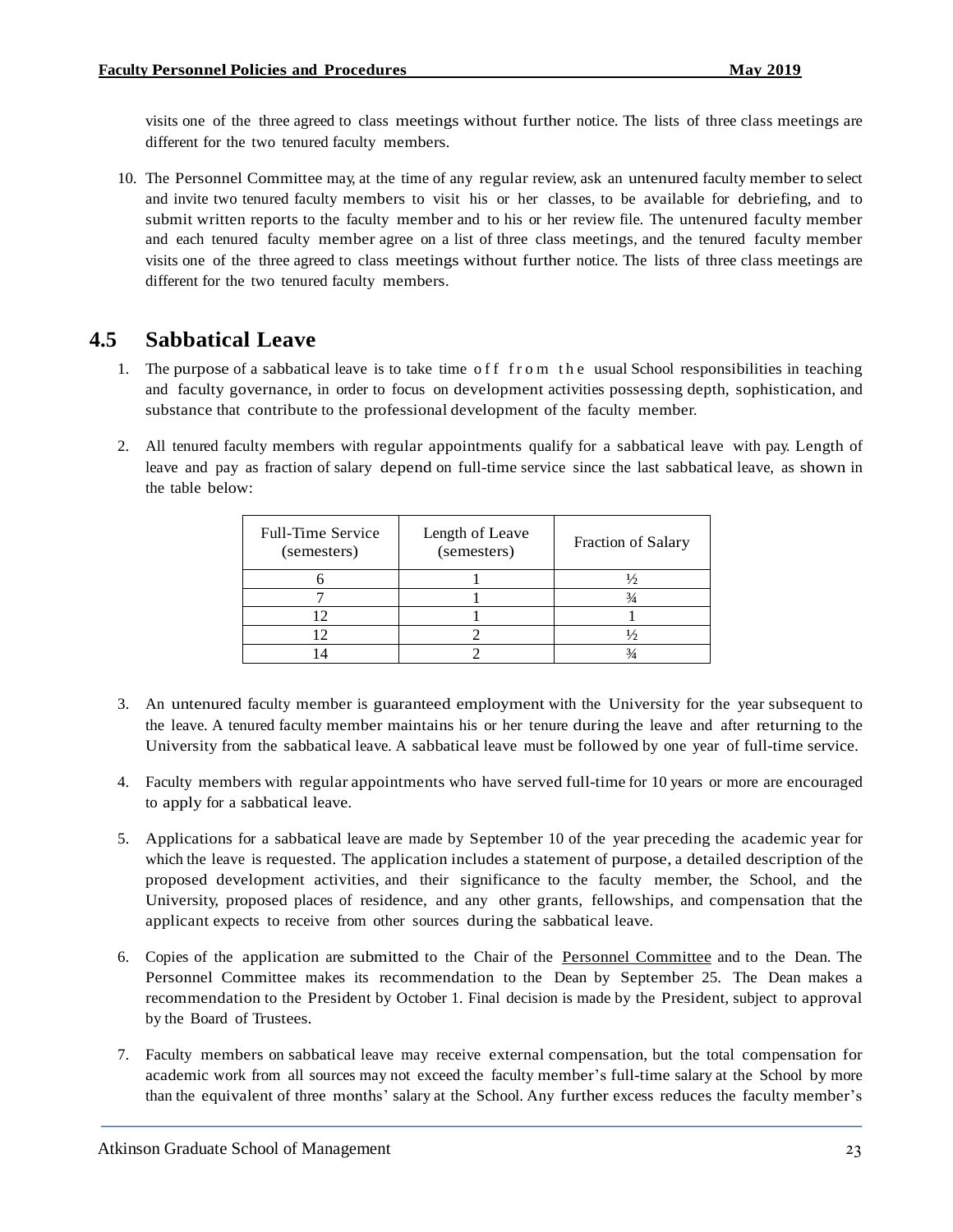pay from the School during the sabbatical leave. Fringe benefits will continue in full force when a faculty member is on a sabbatical leave.

- 8. Salary increase for the year following a sabbatical leave is determined as if the faculty member were in full-time service.
- 9. A faculty member returning from a sabbatical leave submits to the Chair of the Personnel Committee a written report of accomplished development activities during the sabbatical leave, their significance to the faculty member, the A tk ins on School, and the University, and a comparison of the accomplished activities with the description of the planned development activities in the application for a sabbatical leave.
- 10. The report is due one month after the beginning of the semester in which the faculty member returns from the sabbatical leave. The Personnel Committee recommends acceptance or non-acceptance of the report, based on how the accomplished activities correspond to the planned development activities, and sends its recommendation to the Dean.
- 11. A faculty member returning from a sabbatical leave presents a workshop, in coordination with the [Research](#page-9-1) [Committee,](#page-9-1) timed early in the semester in which the faculty member is back from the sabbatical leave. The workshop is publicized in the Willamette University community and is open to all.
- 12. The submission and acceptance of the report by the Dean, and the workshop presentation, are necessary conditions for the granting of any future sabbatical leave by the School and the University.
- 13. A faculty member may appeal a denial of a sabbatical leave to the Personnel Committee for a re-review of the application, and such re-review shall not be unreasonably denied.
- 14. An application for a sabbatical leave may be denied for budgetary considerations at the University level, and such denial is not subject to a re-review by the Personnel Committee.

## <span id="page-27-0"></span>**4.6 Leave of Absence for Development Activities or Personal Reasons**

- 1. The purpose of a leave of absence may be outside professional development activities. Development activities may include study, research, visiting faculty position at another institution, specialized consulting in the faculty member's subject field(s), or service in business, government, or a non-profit organization.
- 2. The duration of a leave of absence is one semester or one academic year. All faculty are eligible, but the granting of the leave is subject to feasibility.
- 3. If the purpose of the leave of absence is professional development activities that offer value to the School and the University, the entire cost of fringe benefits, including the portion usually paid by the individual, is paid by the University. Salary increase for the year following the leave is determined as if the faculty member were in full-time service.
- 4. An untenured faculty member is guaranteed employment with the University for the year subsequent to the leave. A tenured faculty member maintains his or her tenure during the leave and after returning to the University from the leave of absence. A leave of absence must be followed by one year of full-time service.
- 5. The period during which an untenured faculty member is on leave of absence does not count toward eligibility for tenure. A faculty member must be on campus a minimum of two years between leaves, whether [sabbatical](#page-26-0) or leaves of absence.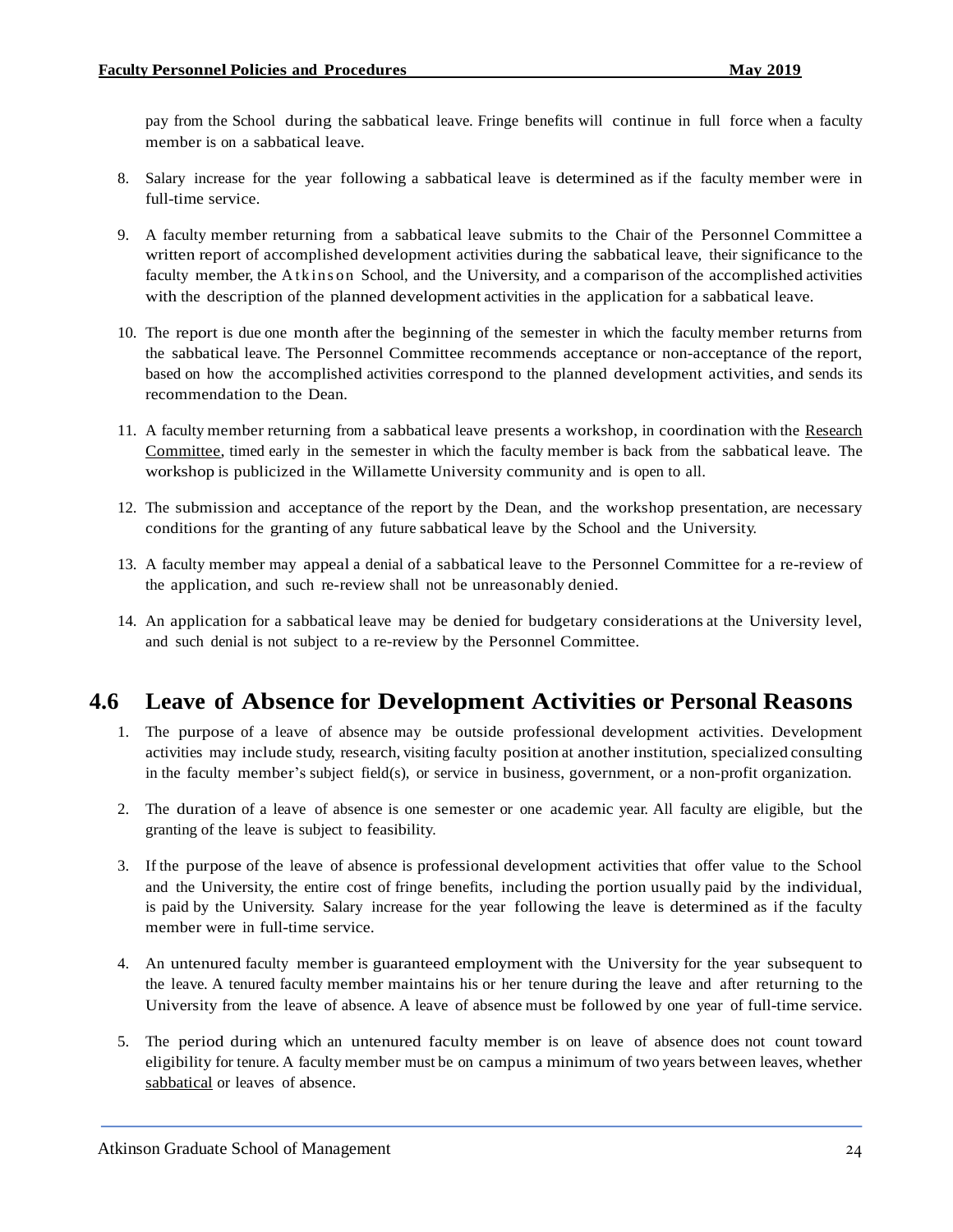- 6. A faculty member shall inform the Dean of the possibility that he or she may apply for a leave of absence at the time when he or she applies for the outside professional development activity.
- 7. Upon receiving notification that an application for an outside professional development activity has been approved, the faculty member shall submit an application for a leave of absence to the Dean.
- 8. The Dean, after consultation with the Personnel Committee and the President, makes a recommendation to the President. The President makes the final decision and notifies the Board of Trustees.
- 9. Willamette University has policies for medical, parental, family, dependent and family care, bereavement, military, jury duty, and court appearance leaves.

## <span id="page-28-0"></span>**4.7 Academic Freedom and Professional Responsibility**

## <span id="page-28-1"></span>**4.7.1 Rights and Limitations of Academic Freedom**

Faculty have the freedom, within the law, to express views, question the views of others, engage in intellectual debate, do research on the subjects of their choice, and advance new ideas including controversial or unpopular opinions, without censorship, reprisals, retaliation, or jeopardy of losing their academic appointments or any rights that go with such appointments.

In exercising their right of academic freedom, faculty members must be aware of the fact that, in speaking or writing publicly, they have a special responsibility to indicate clearly whether or not they are speaking or writing in the area of their professional expertise, and to identify clearly, and otherwise distinguish, their personal views and opinions from those of the University, in order that such opinions do not bring discredit or notoriety upon the University.

In the classroom, academic freedom gives faculty members significantlatitude in deciding how best to keep with the academic mission of Willamette University and the Atkinson School, and how to achieve teaching excellence, as defined in [Section](#page-11-2) 3.1.2.

In exercising their right of academic freedom in the classroom, faculty must respect the fact that while controversy may be important in the classroom, not all forms of controversy are appropriate or germane to all classes. Faculty must also refrain from making the classroom a focal point for discussion of campus issues that have minimal relevance to the academic discipline presented in the classroom, and abstain from using the classroom to engage in personal criticisms of other faculty members, or other members of the University community.

Academic freedom does not protect a faculty member whose expression of views or other actions described above substantially impair the rights of others, show disrespect for the human dignityof others, or demonstrate professional incompetence, or lack of professional integrity, in the faculty member's service to Willamette University or the Atkinson School.

Academic freedom does not give a faculty member the right to violate Willamette University or Atkinson School duly adopted policies and procedures, although it does give faculty the right to criticize such policies and procedures in on-campus oral, written, or electronic communications.

Academic freedom does not shield faculty from performance reviews, as described in [Section](#page-14-1) 3.2, and does not protect faculty from disciplinary actions and sanctions for violations of professional responsibility, but it does require that they receive due process and fair treatment.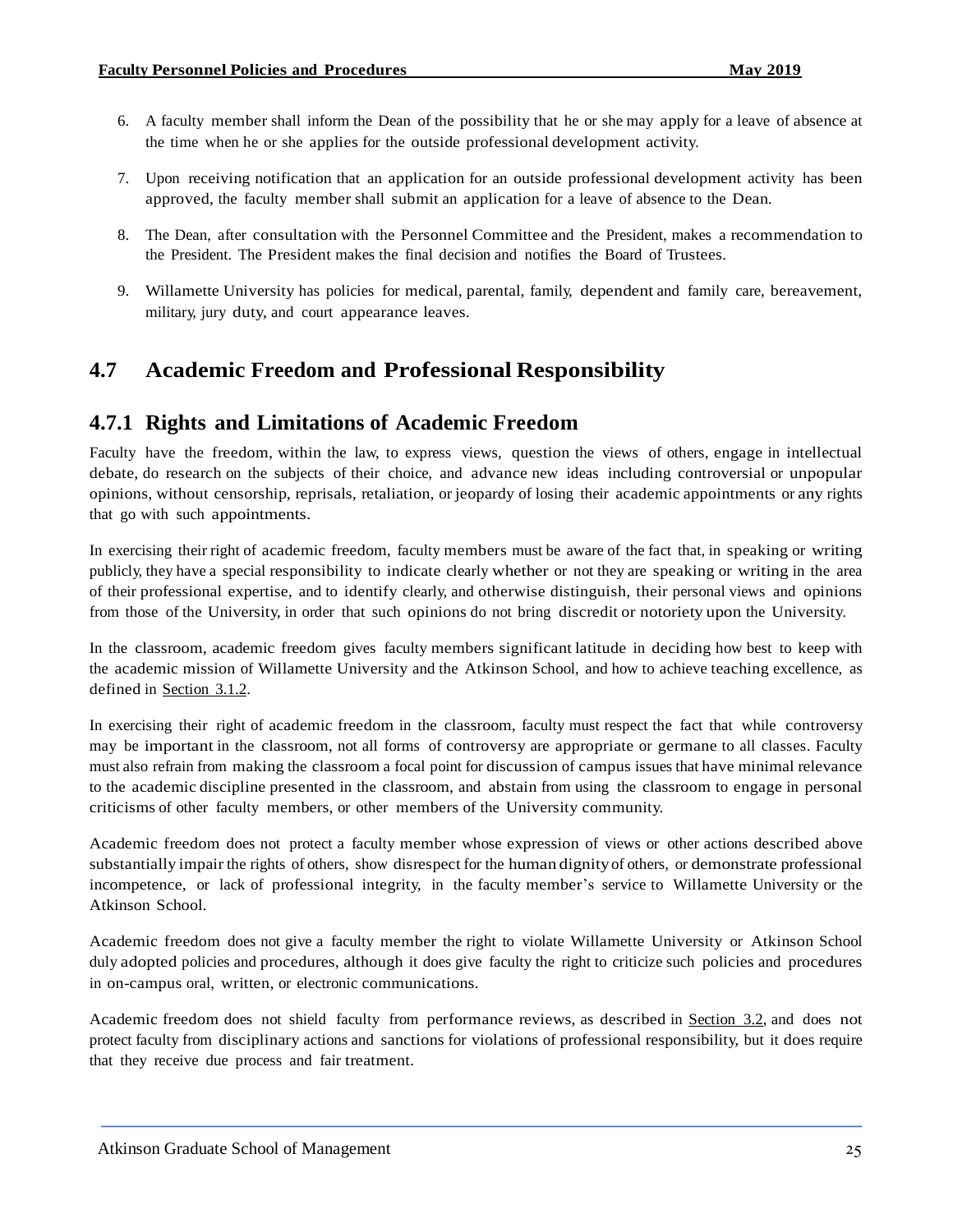## <span id="page-29-0"></span>**4.7.2 Professional Responsibility**

Professional responsibility of all faculty members requires helping students learn, integrate, and retain functional knowledge and skills. It involves appropriate, specific, up-to-date learning objectives, course materials, and pedagogy, a thorough knowledge and classroom use of current research literature and practice in the area of teaching, and assessment of student learning and achievement that is accurate and consistent with the learning objectives of the course. It also demands adherence to high ethical standards of behavior, and compliance with the rights and limitations of academic freedom.

In addition, professional responsibility of faculty members on regular [appointments](#page-6-1) requires continuing creative scholarly accomplishments, and contributions to intellectual activities and faculty self-governance of the Atkinson School and Willamette University.

Misconduct in research and plagiarism are violations of professional responsibility.

## <span id="page-29-1"></span>**4.8 Faculty Dispute Resolution**

- 1. A faculty member who believes that his or her rights under these or other University policies have been violated, may initiate the dispute resolution process described in this section. Because good faculty relationships are an important element of the successful functioning of the Atkinson School, the dispute resolution process is guided by the aim of preserving good future relationships among faculty.
- 2. There are two parties to the dispute: The complainant(s) constitutes/constitute one party to the dispute, and the respondent(s) constitutes/constitute one party to the dispute.
- 3. The first step in the dispute resolution process is good-faith, collegial dialog. The parties to the dispute shall meet to discuss the alleged violation, and to attempt to resolve their dispute informally, in an atmosphere that seeks to promote understanding and respect for the concerns of the parties.
- 4. If the parties cannot resolve their dispute informally, the complainant(s) may commence a grievance by filing a written complaint with the Chair of the Personnel Committee. The complaint must contain the following information:
	- a. The name(s) of the complainant(s).
	- b. The name(s) of the respondent(s), that is, the person(s) who is (are) alleged to have committed a violation(s) of the rights of the complainant under these or other University policies.
	- c. A clear statement of the action(s) alleged to constitute a violation(s) and the date(s) of the action(s).
	- d. A statement of the policy(ies) alleged to be violated.
	- e. A statement of the relief requested.
- 5. Because ongoing unresolved conflicts are detrimental to the successful functioning of the Atkinson School, faculty filing a grievance should seek a prompt resolution of the dispute. Therefore, a grievance must be filed within 180 working days of the time at which the alleged violation(s) occurred or commenced. Only the Fall and the Spring semesters count in the calculation of working days.
- 6. After a written complaint is filed, the Chair of the Personnel [Committee](#page-7-4) sends a copy of the complaint to the respondent(s) and asks the Dean to arrange a mediation process.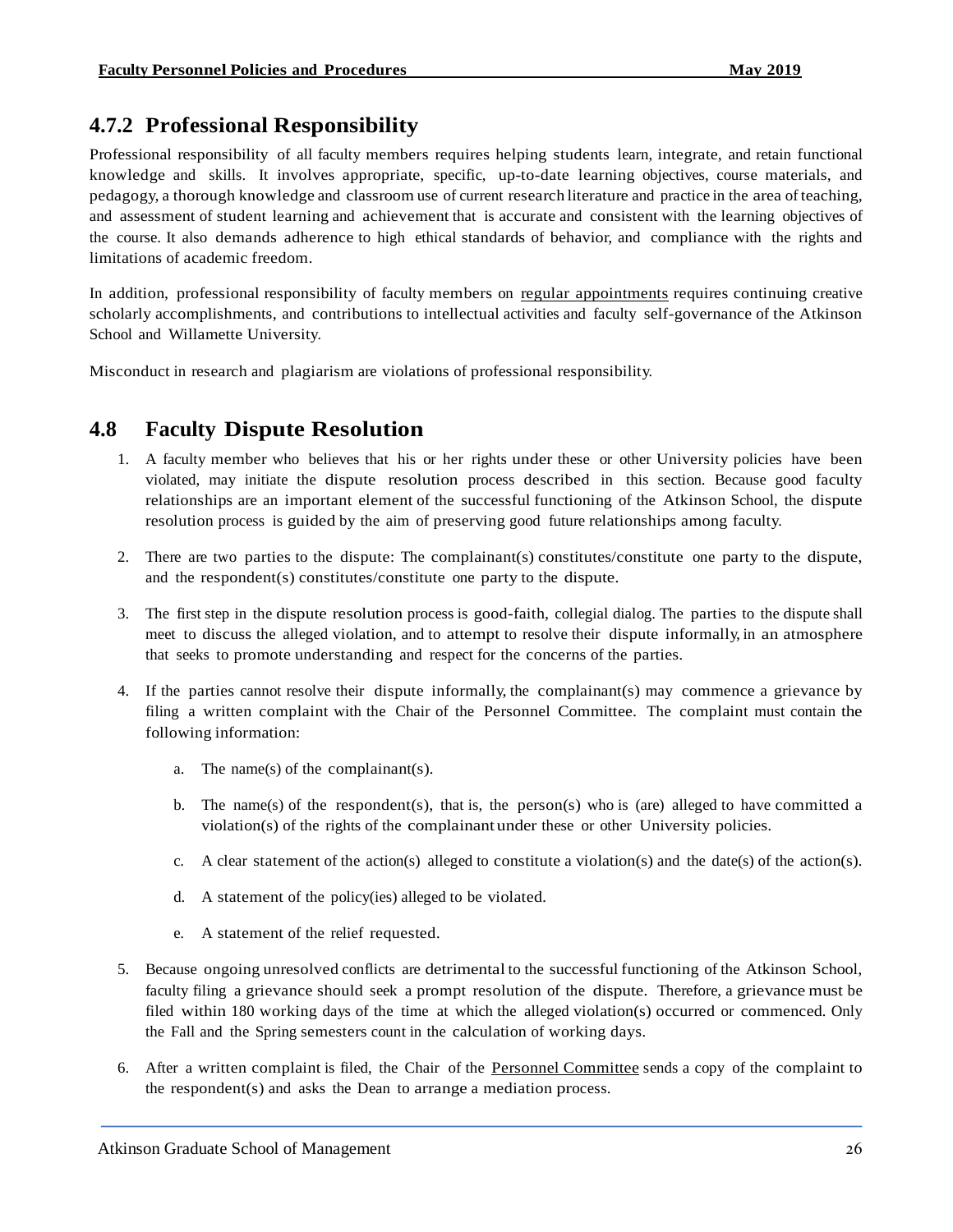- 7. The Dean arranges for a neutral, trained, outside mediator within 30 working days. The mediator conducts private, confidential, and impartial discussions with the parties, together or separately, to help guide the parties to a voluntary agreement. The mediator cannot be a witness in any subsequent grievance hearing arising out of the case. Statements made to the mediator in the course of the mediation are confidential, and are not admissible in any subsequent grievance hearing arising out of the case. If an agreement is not reached in mediation within 30 working days after mediation begins, the grievance moves to the next stage.
- 8. If mediation fails, the respondent(s) shall file a written response to the complaint within 10 working days of being informed that the mediation was not successful.
- 9. Within 10 working days of receiving the answer of the respondent(s), the Chair of the Personnel Committee shall forward the answer of the respondent(s) to the complainant(s) and to the members the Personnel Committee.
- 10. The Chair of the Personnel Committee shall notify the parties, in writing, of the time and the place of the hearing, giving the parties notice of at least 10 working days.
- 11. The Chair of the Personnel Committee shall instruct the parties to exchange, at least 10 working days prior to the hearing, names of all witnesses and copies of all exhibits that each party intends to present at the hearing. Omitted witnesses and exhibits shall be excluded from the hearing.
- 12. The hearing shall be conducted by a Hearing Panel. The Hearing Panel is the Personnel Committee or a specially constituted panel of three members, as described in items 18-20 below.
- 13. The hearing shall be conducted in a manner that ensures due process and fairness to both parties, proceeds expeditiously, elicits the most accurate and reliable evidence available, and protects [academic](#page-28-0) freedom and [responsibility.](#page-28-0)
- 14. The parties have the right to be accompanied by their respective representatives. The parties and their representatives may present their respective cases, obtain relevant documents from the other party or other persons at the University, present witnesses and testify, question witnesses called by the other party and otherwise rebut evidence presented by the other party, and present arguments. Any person at the University who may be involved in the resolution of the dispute at or in conjunction with the Hearing Panel, or after the Panel submits its report, cannot serve as a representative.
- 15. The Hearing Panel shall submit to the Dean and the parties a written report of findings of fact, conclusions as to whether the facts constitute a violation(s) of policy(ies), and a recommendation(s), if any, for remedial action. The parties may submit to the Dean, within 5 working days, their respective responses to the Panel's report.
- 16. The Dean shall maintain neutrality in the dispute between the parties until he or she receives the report of the Hearing Panel and the responses of the parties, if any, to the Panel's report.
- 17. Within 30 working days, the Dean shall forward the Panel's report and the responses of the parties, together with his or her recommendation(s), to the President for final resolution.
- 18. If the Chair or any member of the Personnel [Committee](#page-7-4) is a party or is not neutral in the dispute, he or she will not serve on the Hearing Panel. The Chair and members of the Personnel Committee are required to disclose any conflicts of interest or biases they have in the dispute.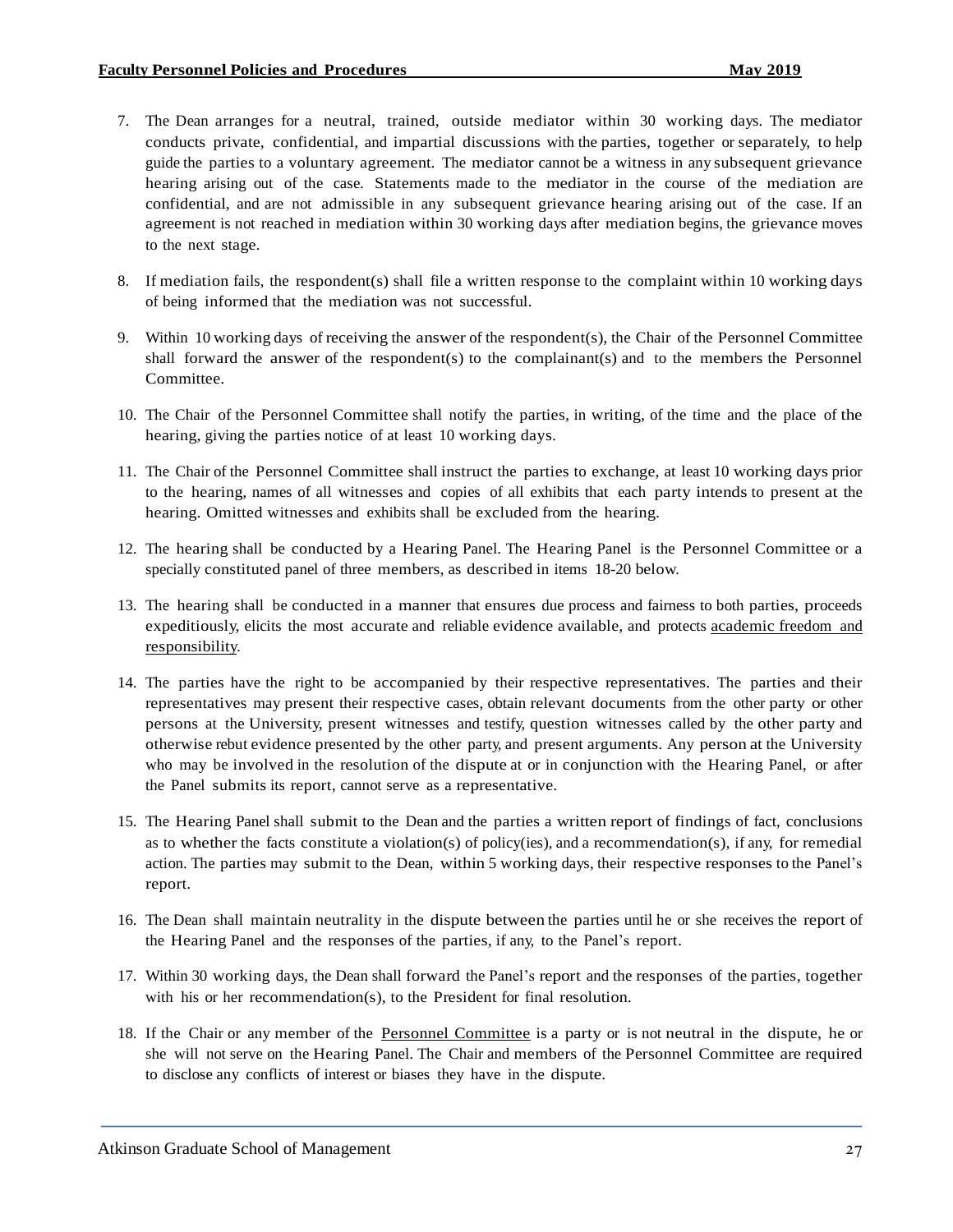- 19. If the disqualifications include the Chair of the Personnel Committee, and there are three or more members of the Personnel Committee remaining, the Dean shall appoint another remaining member of the Personnel Committee to serve as Chair of the Personnel Committee acting as a Hearing Panel.
- 20. If, after any possible disqualifications, the number of the remaining persons from the Personnel Committee is less than three, an outside Hearing Panel shall be convened by the Dean.

The outside Hearing Panel shall consist of three Willamette University full-time faculty members on regular tenured appointments who are neutral in the dispute. Prior to a possible appointment to the Hearing Panel, faculty members are required to disclose any conflicts of interest or biases they have in the dispute.

- 21. The process in this section constitutes non-binding arbitration.
- 22. The process in this section does not apply to a dispute arising out of a termination of appointment.

## <span id="page-31-0"></span>**4.9 Termination of Appointment**

#### <span id="page-31-1"></span>**4.9.1 General Rules**

A regular faculty appointment may be terminated for the following reasons:

- 1. Sustained inability or refusal to perform essential duties and responsibilities of the position.
- 2. Sustained violation of professional responsibility as defined in [Section](#page-28-0) 4.7.
- 3. Failure to make satisfactory progress toward tenure.
- 4. Final conviction (including a plea of guilty) of either: a) a felony or b) a misdemeanor involving moral turpitude.
- 5. Publicly declared reduction in force as described in [Section](#page-32-0) 4.9.2.

A non-regular faculty appointment may be terminated for reasons 1, 2, 4, and 5 above, and at the end of the period specified in the appointment.

Terminations of appointment are initiated by the Dean, except for termination of appointment for reason 3, which may be initiated by either the Dean or the Personnel [Committee.](#page-7-4)

With the exception of publicly declared reduction in force, the Dean shall submit the proposed termination of a regular appointment to the Personnel Committee, which shall submit a recommendation to the tenured faculty. The Dean shall accept the recommendation of the tenured faculty, except for compelling reasons stated in writing by the Dean, and delivered to the faculty member and to the tenured faculty.

To proceed with a termination process for reason 2 above, the Dean must first deliver to the faculty member and the Personnel Committee two formal written warnings describing the nature of the alleged professional incompetence or irresponsibility, and must allow the faculty member, after each warning, reasonable time to remedy the alleged professional incompetence or irresponsibility. After allowing such reasonable time, the Dean may proceed with the termination process within one year of the second warning, if there is evidence that the warnings have not resulted in removing the alleged professional incompetence or irresponsibility.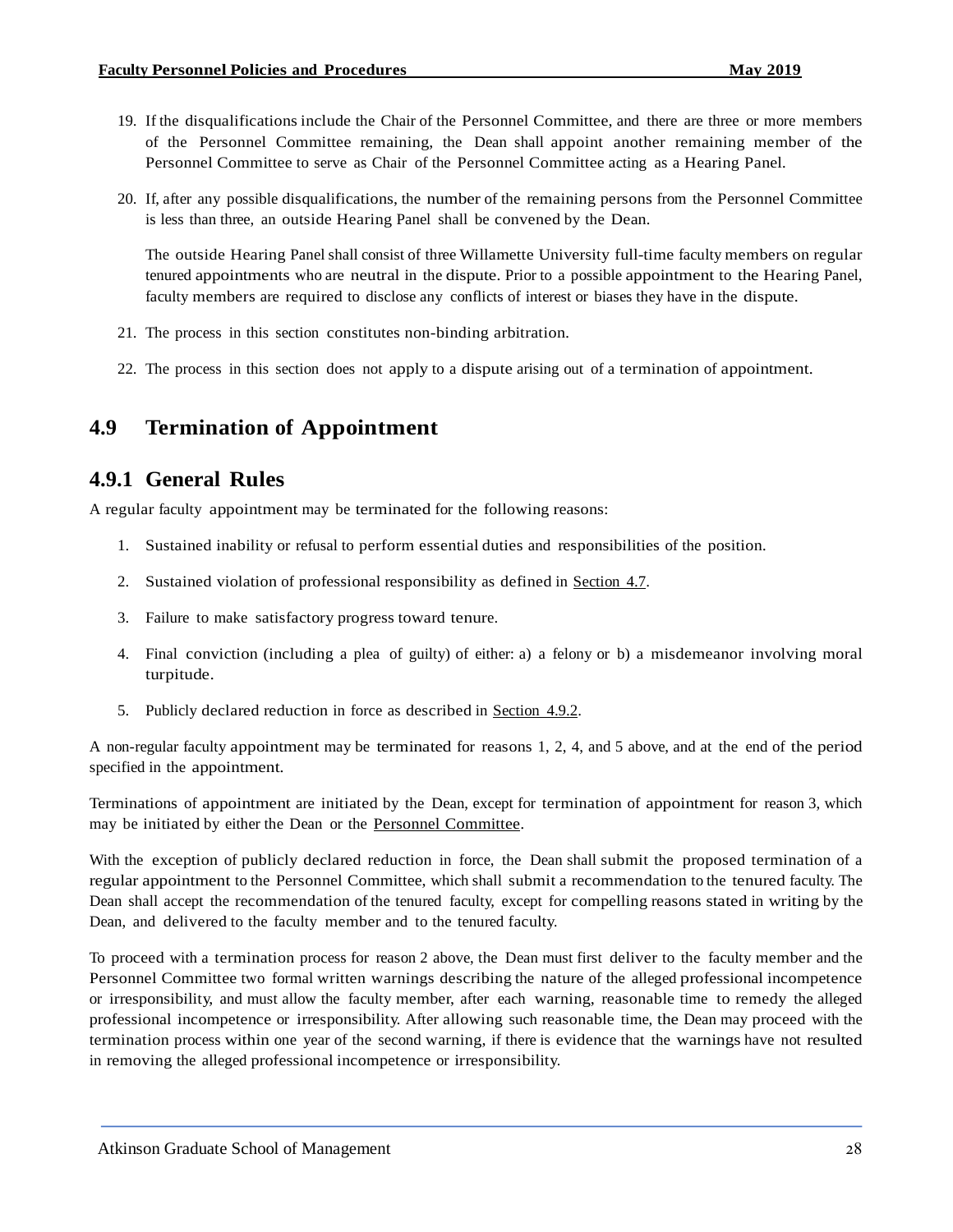A faculty member whose appointment is terminated can appeal the termination to the tenured faculty within 30 working days of being informed that the tenured faculty voted to terminate his or her appointment, and that the Dean has accepted the recommendation to terminate.

The final decision to terminate a faculty appointment is made by the President.

In all cases, the date of the termination of appointment shall be stated in the notice of termination of appointment, and effective no earlier than 12 months after the notice of termination of appointment.

## <span id="page-32-0"></span>**4.9.2 Reduction in Force**

Termination of faculty appointments under this section requires a public declaration of the Board of Trustees announcing a reduction in force for Willamette University as a whole, or a reduction in force for the Atkinson School.

Unless the Dean can demonstrate that essential functions of the Atkinson School could not otherwise be performed, the order of termination of appointments shall be:

- 1. Faculty with non-regular appointments.
- 2. Untenured faculty with regular appointments, in reverse order of years of service at the Atkinson School: Last in first out.
- 3. Tenured faculty, in reverse order of years of service at the Atkinson School: Last in first out.

Years of service at the Atkinson School include time on [sabbatical](#page-26-0) leave and exclude time on other [leave.](#page-27-0)

Each faculty member selected for termination of appointment under a declaration of reduction in force shall receive an individual notice which includes a description of the selection process used for termination of appointments, and an explanation of why the selection process and the specific selection of the faculty member are reasonable.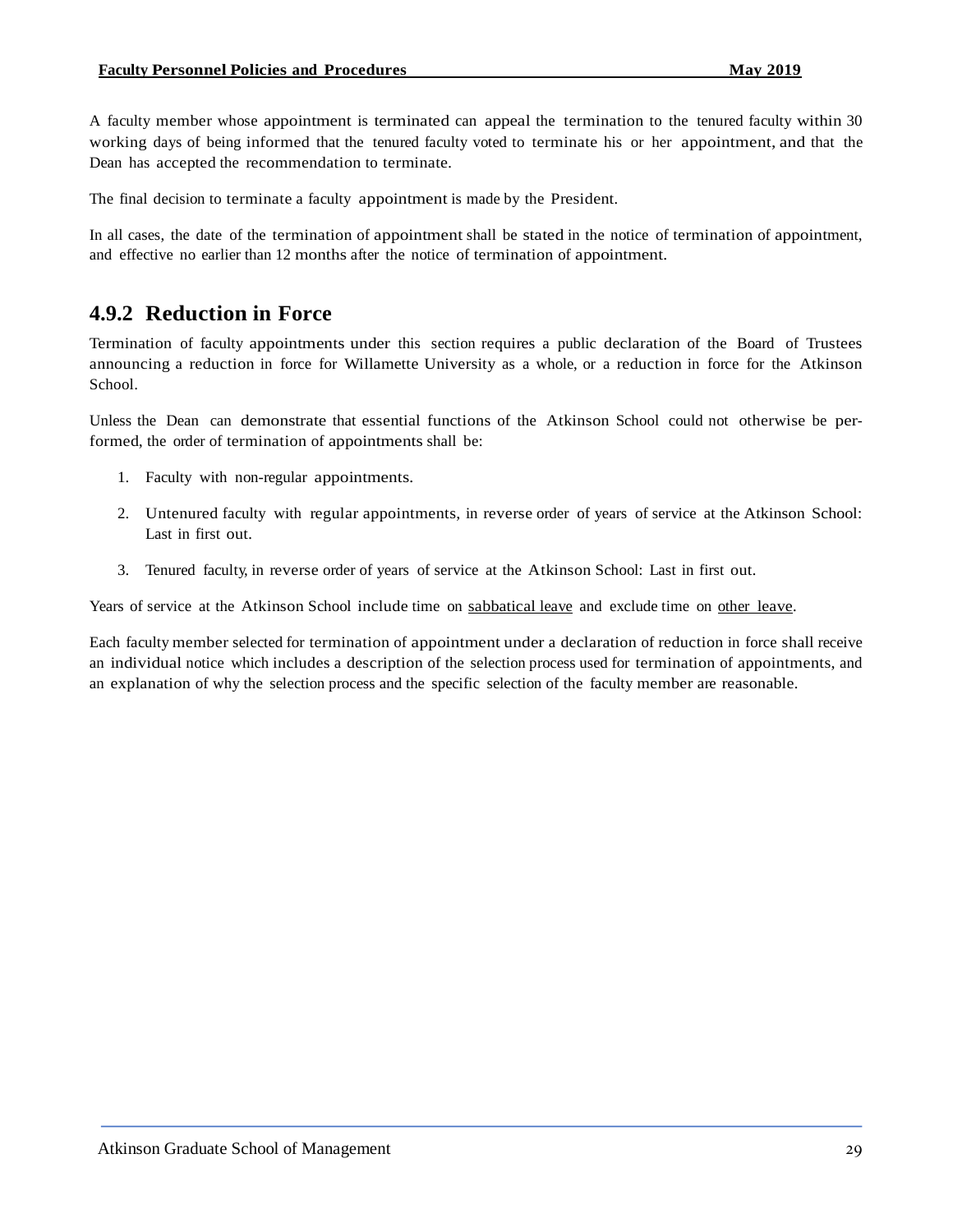## 5 APPENDIX

## <span id="page-33-0"></span>**5.1 Selection of External Reviewers**

- 1. All external reviewers satisfy the criteria and standards of extensive, current knowledge of the discipline and the subject field(s) of the candidate, significant scholarly publications in such discipline and subject field(s), teaching experience in the discipline, and a senior faculty appointment in a school of business or management of recognized quality, or a similar academic unit of a university.
- 2. The [Pers onnel Committee](#page-7-4) excludes reviewers who served as professors, dissertation advisors, or dissertation committee members of the candidate, or who were or are coauthors of the candidate.
- 3. The Personnel Committee initially requests eight outside letters of review with the goal of having six such letters on file. The P e r s o n n e l Committee starts by asking the candidate to supply three names of potential reviewers who satisfy the preceding standards and criteria, and then proceeds to add five more names to the list.
- 4. The Personnel Committee assembles a tentative list of more than five additional names, identified from published references in the candidate's scholarly writing, further references in the published work of the tentative reviewers, information on the university web pages of the tentative reviewers, and other relevant information.
- <span id="page-33-1"></span>5. The Personnel Committee then narrows down the tentative list to a total of eight names of reviewers who satisfy the criteria and standards: The three names supplied by the candidate, and five additional names selected by the Personnel Committee. When one or more names supplied by the candidate do not satisfy the standards and criteria, the P ersonnel Committee asks the candidate for replacement(s) who meet the criteria and standards.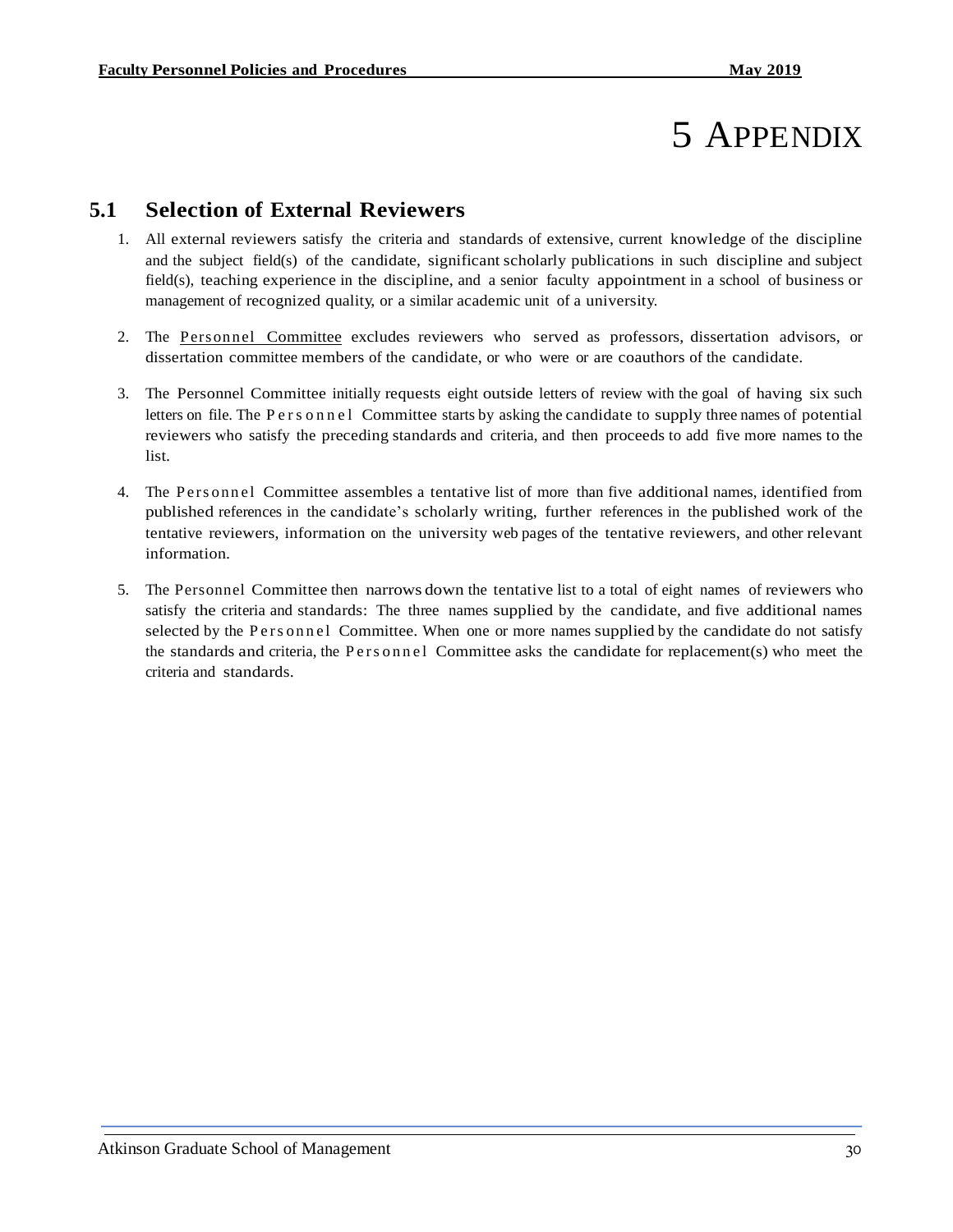## **5.2 Request for External Scholarly Reviews**

Dear Professor [Name]:

I am writing to ask for your assistance in a tenure and promotion review of [Name], who is an [Assistant] [Associate] Professor at the Atkinson Graduate School of Management at Willamette University, under review for the rank of [Associate] Professor with tenure.

I am enclosing a current resume of [Name] and copies of three papers that [he][she] selected for this purpose. If you would like to review any of the other papers on [his][her] resume, please email me at [email address] and I will send them to you immediately.

Because you are a leading researcher in the areas of [area] and [area], it is very important for us to receive your evaluation. We are particularly interested in answers to the following questions:

- How well do you know [Name]'s work?
- How do you evaluate [his][her] research? Is it new and interesting?
- How do you compare [his][her] professional standing with others of similar time in rank?
- We would also welcome your comments on [his][her] other professional activities.

To offer you more information about our criteria and standards for promotion and tenure, I have taken the liberty of enclosing an excerpt from our Faculty Personnel Policies and Procedures that describes our principles for granting tenure. I am also enclosing a short biographical list and titles of recent publications of the current faculty members at the School.

External letters of evaluation are considered part of the candidate's file and are open to review by the faculty and administrators of Willamette University.

I know that you are very busy, and that this request is a burden. We will, though, be extremely obliged for any help that you can offer. For your response to be effective, we need to receive it by [date].

Thank you.

Sincerely,

[Signature block]

<span id="page-34-0"></span>Enc.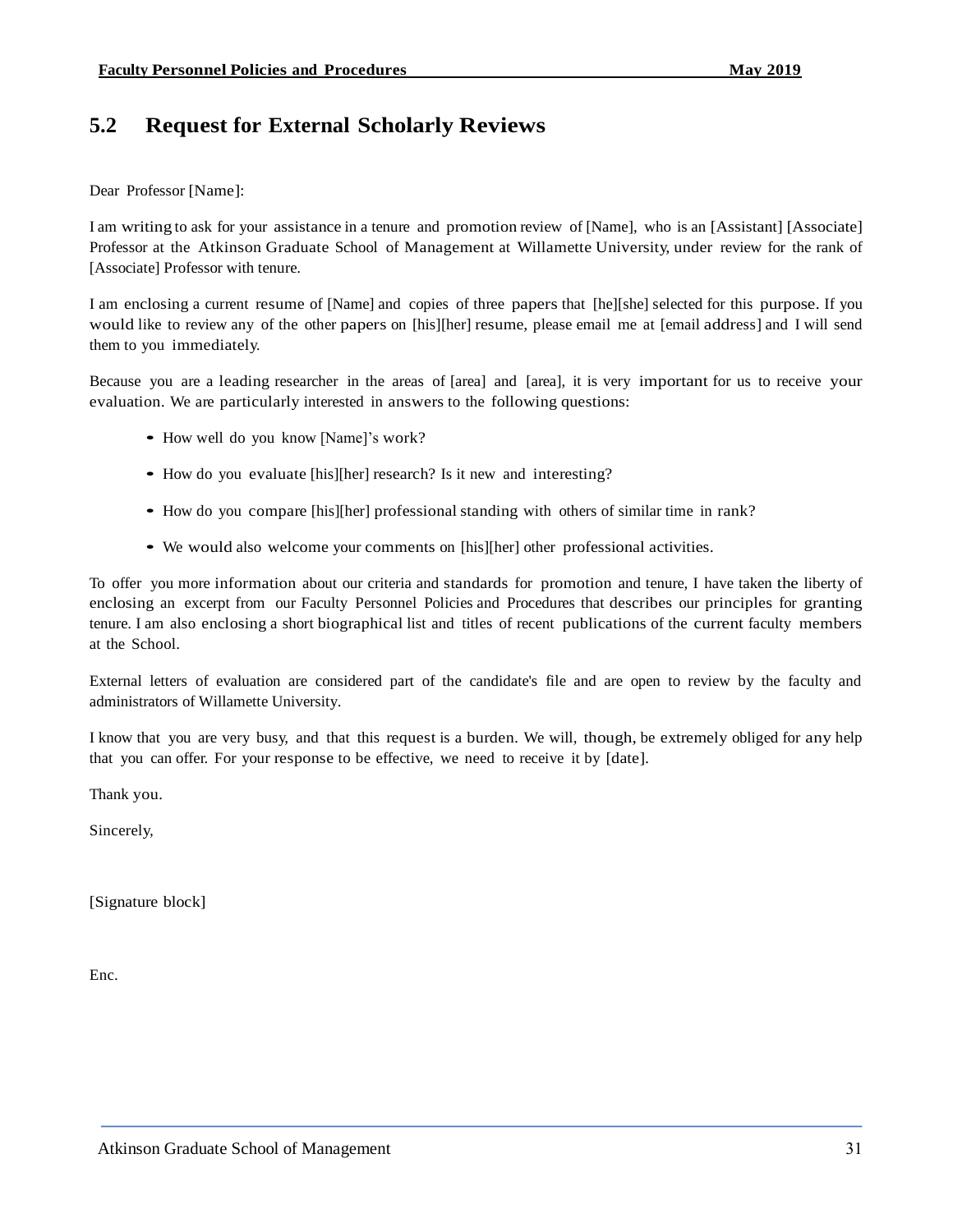## **5.3 Request for Student and Alumn[i][ae] Reviews**

Dear [Name]:

I am writing to ask for your assistance in a tenure and promotion review of [Name], who is an [Assistant] [Associate] Professor at the Atkinson Graduate School of Management at Willamette University, under review for the rank of a tenured [Associate] Professor.

Because you are a [student][alumnus][alumna] pursuing a career in the area of [area], it is very important for us to receive your comprehensive feedback on [Name]'s teaching excellence. We are particularly interested in answers to the following questions:

- How do you evaluate [Name]'s teaching in the context of how well [he][she] prepared you for the elective courses in the program?
- How do you evaluate [Name]'s teaching in the context of how well [he][she] prepared you for your job?
- Does [Name] demonstrate teaching excellence?
- We would also welcome your comments on [his][her] other professional activities.

To offer you more information about our criteria and standards for promotion and tenure, I have taken the liberty of enclosing an excerpt from our Faculty Personnel Policies and Procedures that describes our definition of teaching excellence.

External letters of evaluation are considered part of the candidate's file and are open to review by the faculty and administrators of Willamette University.

I know that you are very busy, and that this request is a burden. We will, though, be extremely obliged for any help that you can offer. For your response to be effective, we need to receive it by [date].

If you need additional information, please email me at [email address] and I will respond to you immediately. Thank you.

Sincerely,

[Signature block]

<span id="page-35-0"></span>Enc.